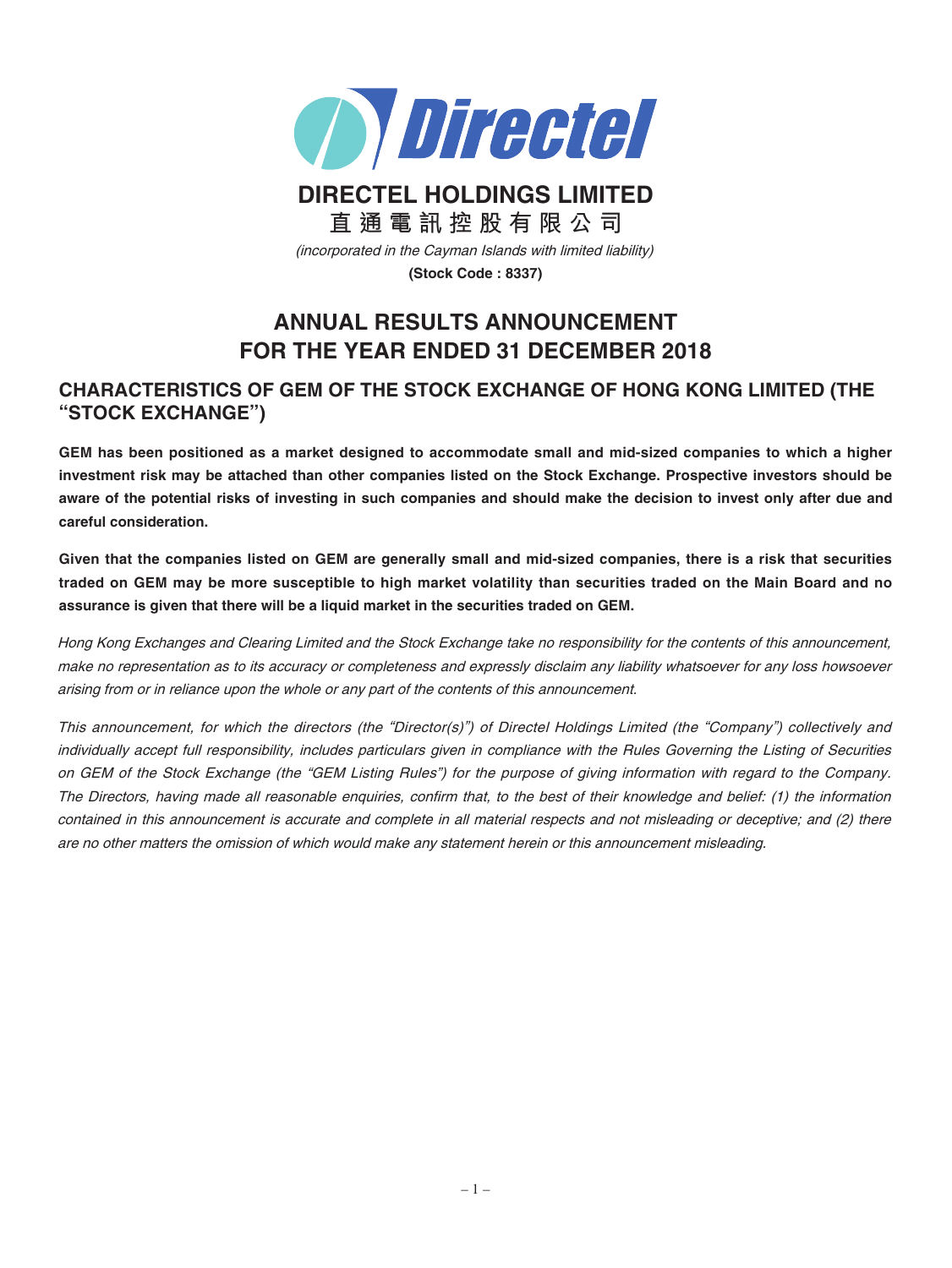# **HIGHLIGHTS**

- Revenue for the year ended 31 December 2018 was approximately HK\$256,279,000, representing an increase of approximately 3.3 times as compared with 2017.
- ‧ Loss attributable to shareholders of the Company for the year ended 31 December 2018 was approximately HK\$1,778,000, representing a decrease of approximately 71.4% when compared with 2017.
- ‧ Basic and diluted loss per ordinary share for the year ended 31 December 2018 was 0.06 HK cents respectively as compared with basic and diluted loss of 0.20 HK cents respectively for year ended 31 December 2017.
- The Board does not recommend the payment of a final dividend for the year ended 31 December 2018.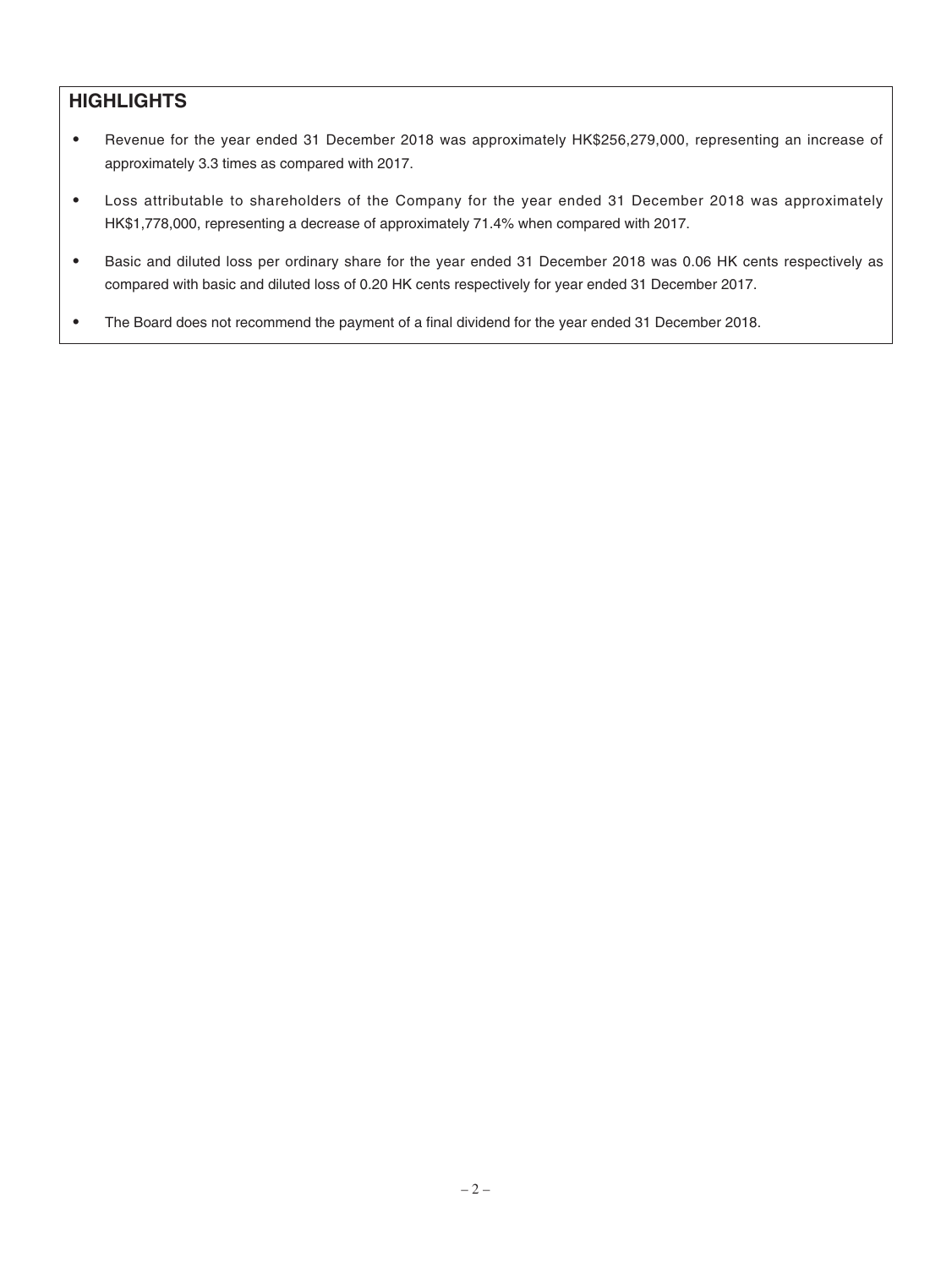# **ANNUAL RESULTS FOR THE YEAR ENDED 31 DECEMBER 2018**

The board of Directors (the "Board") of the Company is pleased to announce the consolidated results of the Company and its subsidiaries (together referred to as the "Group") for the year ended 31 December 2018 together with the comparative figures for 2017 as follows:

# **CONSOLIDATED STATEMENT OF PROFIT OR LOSS AND OTHER COMPREHENSIVE INCOME**

For the year ended 31 December 2018

|                                                                      |             | 2018            | 2017 (Note (i)) |
|----------------------------------------------------------------------|-------------|-----------------|-----------------|
|                                                                      | <b>Note</b> | <b>HK\$'000</b> | HK\$'000        |
| <b>Revenue</b>                                                       | 4, 5        | 256,279         | 59,096          |
| Cost of sales                                                        |             | (235,009)       | (54, 208)       |
| <b>Gross profit</b>                                                  |             | 21,270          | 4,888           |
| Other income                                                         | 6(a)        | 374             | 984             |
| Other net (loss)/income                                              | 6(b)        | (4, 285)        | 944             |
| Administrative and other operating expenses                          |             | (19, 294)       | (13, 775)       |
| Loss before taxation                                                 | 7           | (1,935)         | (6,959)         |
| Income tax credit                                                    | 8           | 157             | 737             |
| Loss for the year attributable to equity shareholders of the Company |             | (1,778)         | (6, 222)        |
| Other comprehensive income for the year                              |             |                 |                 |
| Item that may not be reclassified subsequently to profit or loss:    |             |                 |                 |
| Equity securities at fair value through other comprehensive          |             | 633             |                 |
| income – net movement in the fair value reserve (non-recycling)      |             |                 |                 |
| Items that may be reclassified subsequently to profit or loss:       |             |                 |                 |
| Available-for-sale securities: net movement in the fair value        |             |                 | 89              |
| reserve (recycling) (Note (ii))                                      |             |                 |                 |
| Exchange differences on translation of financial statements          |             |                 |                 |
| of overseas subsidiaries                                             |             | (1, 418)        | 135             |
| Total comprehensive income for the year attributable to              |             |                 |                 |
| equity shareholders of the Company                                   |             | (2, 563)        | (5,998)         |
| Loss per share                                                       | 10          |                 |                 |
| - Basic                                                              |             | $(0.06)$ cents  | $(0.20)$ cents  |
| - Diluted                                                            |             | $(0.06)$ cents  | $(0.20)$ cents  |
|                                                                      |             |                 |                 |

There is no tax effect relating to the above components of other comprehensive income.

Notes:

- (i) The Group has initially applied IFRS 15 and IFRS 9 at 1 January 2018. Under the transition methods chosen, comparative information is not restated. See note 3.
- (ii) This amount arose under the accounting policies applicable prior to 1 January 2018. As part of the opening balance adjustments as at 1 January 2018 the balance of this reserve has been reclassified to fair value reserve (non-recycling) and will not be reclassified to profit or loss in any future periods. See note 3(i).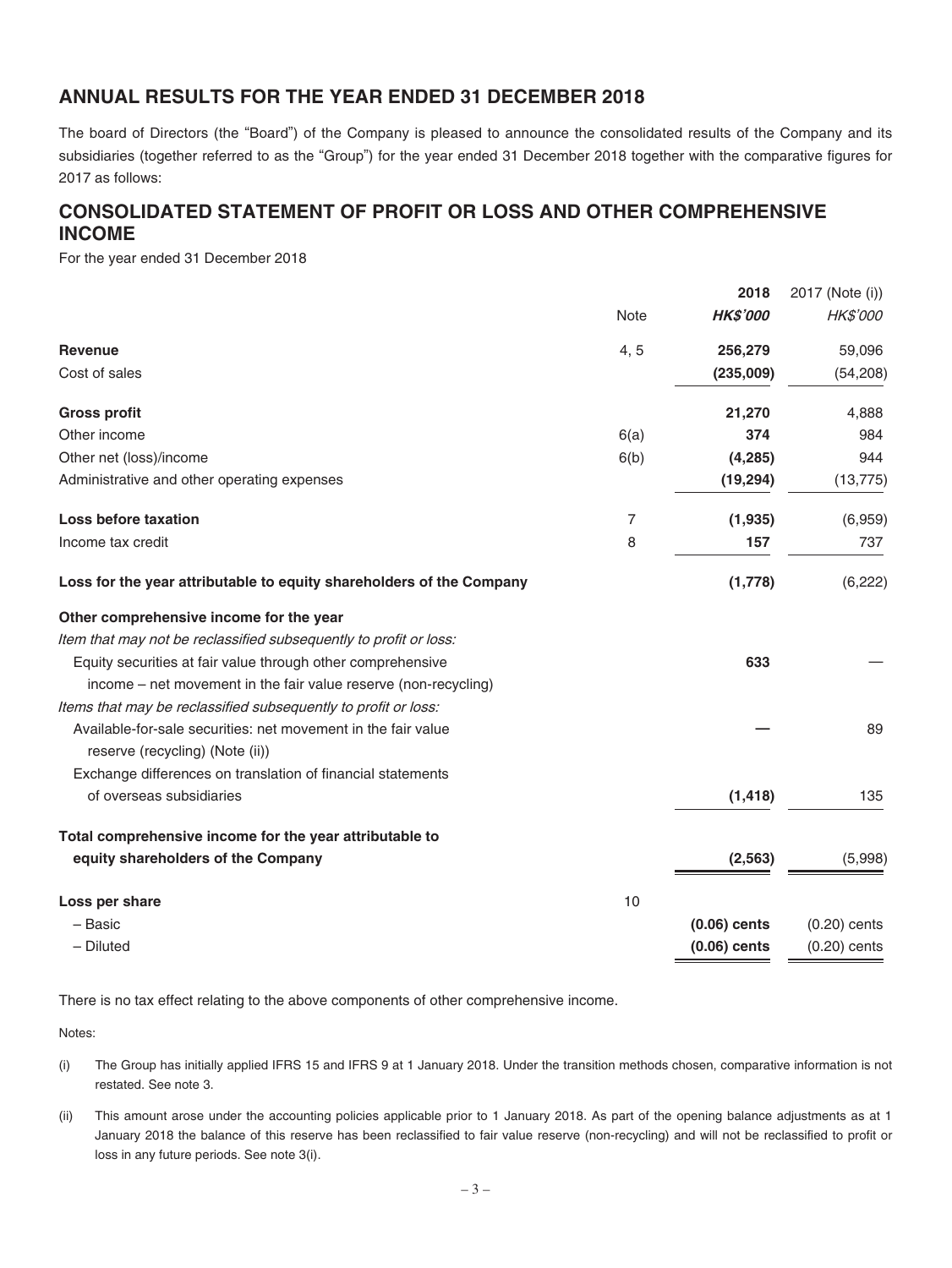# **CONSOLIDATED STATEMENT OF FINANCIAL POSITION**

At 31 December 2018

|                                                |             | 2018            | 2017 (Note) |
|------------------------------------------------|-------------|-----------------|-------------|
|                                                | <b>Note</b> | <b>HK\$'000</b> | HK\$'000    |
| <b>Non-current assets</b>                      |             |                 |             |
| Property, plant and equipment                  | 11          | 11,739          | 13,283      |
| Goodwill                                       | 14          | 34,003          | 34,003      |
| Intangible assets                              | 13          | 4,869           | 7,314       |
| Other non-current financial assets             | 15          | 2,739           | 2,106       |
| Deferred tax assets                            |             | 1,783           | 1,808       |
| Deposits                                       |             |                 | 327         |
| <b>Total non-current assets</b>                |             | 55,133          | 58,841      |
|                                                |             |                 |             |
| <b>Current assets</b>                          |             |                 |             |
| Inventories                                    | 16          | 3,522           | 3,022       |
| Trade receivables                              | 17          | 55,358          | 15,728      |
| Other receivables, deposits and prepayments    | 17          | 14,309          | 6,697       |
| <b>Taxation recoverable</b>                    |             |                 | 120         |
| Pledged bank deposits                          | 18          | 200             |             |
| Cash and cash equivalents                      | 18          | 15,711          | 58,169      |
| <b>Total current assets</b>                    |             | 89,100          | 83,736      |
| <b>Current liabilities</b>                     |             |                 |             |
| Payables and accruals and contract liabilities | 19          | 10,972          | 9,562       |
| Taxation payable                               |             |                 | 10          |
| <b>Total current liabilities</b>               |             | 10,972          | 9,572       |
|                                                |             |                 |             |
| <b>Net current assets</b>                      |             | 78,128          | 74,164      |
| <b>Total assets less current liabilities</b>   |             | 133,261         | 133,005     |
| <b>Non-current liabilities</b>                 |             |                 |             |
| Contingent consideration payables              | 12(a)       | 33,433          | 30,442      |
| Deferred tax liabilities                       |             | 1,769           | 1,941       |
| <b>Total non-current liabilities</b>           |             | 35,202          | 32,383      |
|                                                |             |                 |             |
| <b>Net assets</b>                              |             | 98,059          | 100,622     |
| <b>Capital and reserves</b>                    |             |                 |             |
| Share capital                                  |             | 31,125          | 31,125      |
| Share premium                                  |             | 46,749          | 46,749      |
| Warrant reserve                                |             | 1,654           | 1,654       |
| Exchange reserve                               |             | (1, 283)        | 135         |
| Fair value reserve                             |             | 722             | 89          |
| <b>Retained profits</b>                        |             | 19,092          | 20,870      |
| <b>Total equity</b>                            |             | 98,059          | 100,622     |
|                                                |             |                 |             |

Note: The Group has initially applied IFRS 15 and IFRS 9 at 1 January 2018. Under the transition methods chosen, comparative information is not restated. See note 3.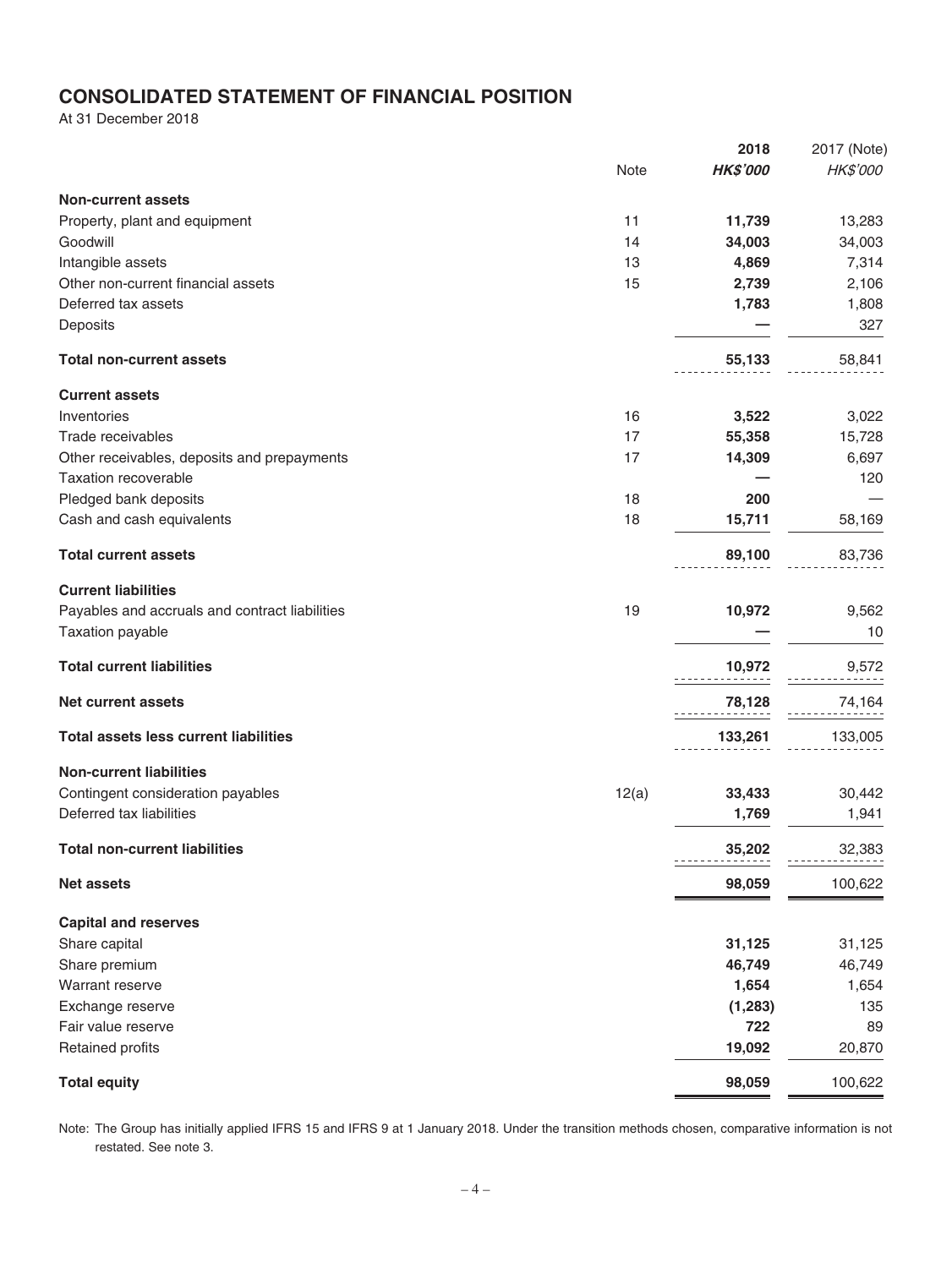# **CONSOLIDATED STATEMENT OF CHANGES IN EQUITY**

For the year ended 31 December 2018

|                               | <b>Share</b><br>capital | <b>Share</b><br>premium | Warrant<br>reserve | <b>Exchange</b><br>reserve | <b>Fair value</b><br>reserve | Fair value<br>reserve<br>(non- | Retained<br>profits | <b>Total</b><br>equity |
|-------------------------------|-------------------------|-------------------------|--------------------|----------------------------|------------------------------|--------------------------------|---------------------|------------------------|
|                               |                         |                         |                    |                            | (recycling)                  | recycling)                     |                     |                        |
|                               | <b>HK\$'000</b>         | HK\$'000                | <b>HK\$'000</b>    | HK\$'000                   | <b>HK\$'000</b>              | <b>HK\$'000</b>                | <b>HK\$'000</b>     | HK\$'000               |
| Balance at 1 January 2017     | 31,125                  | 46,749                  | 1,654              |                            |                              |                                | 27,092              | 106,620                |
| Changes in equity for 2017:   |                         |                         |                    |                            |                              |                                |                     |                        |
| Loss for the year             |                         |                         |                    |                            |                              |                                | (6, 222)            | (6, 222)               |
| Other comprehensive income    |                         |                         |                    | 135                        | 89                           |                                |                     | 224                    |
| Total comprehensive income    |                         |                         |                    | 135                        | 89                           |                                | (6, 222)            | (5,998)                |
| Balance at 31 December 2017   |                         |                         |                    |                            |                              |                                |                     |                        |
| and 1 January 2018 (Note)     | 31,125                  | 46,749                  | 1,654              | 135                        | 89                           |                                | 20,870              | 100,622                |
| Impact on initial application |                         |                         |                    |                            |                              |                                |                     |                        |
| on IFRS 9                     |                         |                         |                    |                            | (89)                         | 89                             |                     |                        |
| Adjusted balance at           |                         |                         |                    |                            |                              |                                |                     |                        |
| 1 January 2018                | 31,125                  | 46,749                  | 1,654              | 135                        |                              | 89                             | 20,870              | 100,622                |
| Changes in equity for 2018:   |                         |                         |                    |                            |                              |                                |                     |                        |
| Loss for the year             |                         |                         |                    |                            |                              |                                | (1,778)             | (1,778)                |
| Other comprehensive income    |                         |                         |                    | (1, 418)                   |                              | 633                            |                     | (785)                  |
| Total comprehensive income    |                         |                         |                    | (1, 418)                   |                              | 633                            | (1,778)             | (2, 563)               |
| Balance at 31 December 2018   | 31,125                  | 46,749                  | 1,654              | (1,283)                    |                              | 722                            | 19,092              | 98,059                 |

Note: The Group has initially applied IFRS 15 and IFRS 9 at 1 January 2018. Under the transition methods chosen, comparative information is not restated. See note 3.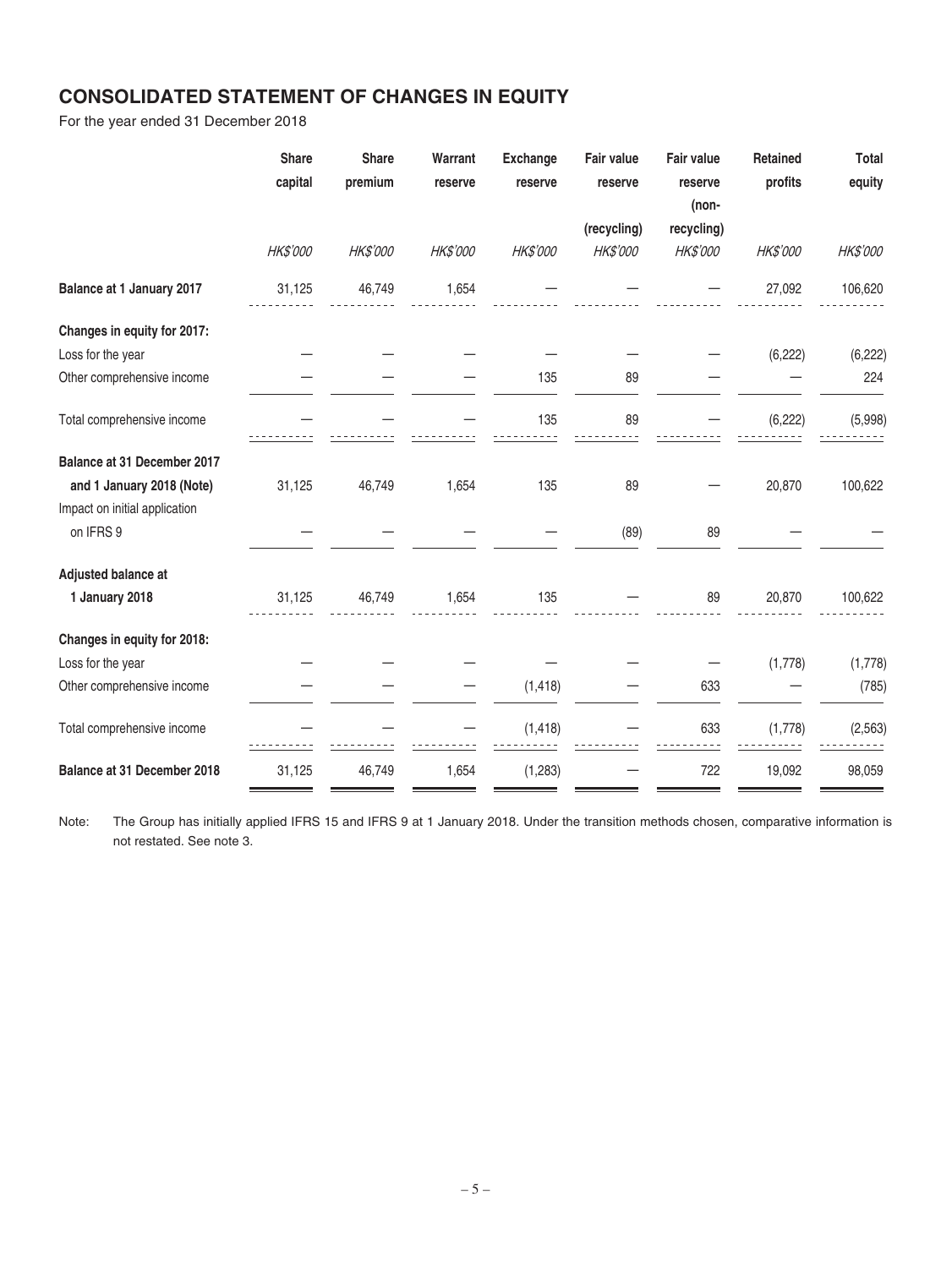# **1 BACKGROUND OF THE COMPANY**

Directel Holdings Limited (the "Company") was incorporated in the Cayman Islands on 28 July 2009 as an exempted company with limited liability under the Companies Law of the Cayman Islands. Its principal place of business in Hong Kong is at Office Nos. 1, 2, 14 and 15, 37<sup>th</sup> Floor, Hong Kong Plaza, No. 188 Connaught Road West, Hong Kong and its registered office is at Clifton House, 75 Fort Street, PO Box 1350, Grand Cayman KY1-1108, Cayman Islands.

The Company and its subsidiaries are principally engaged in provision of telecommunications services and distribution business.

### **2 BASIS OF PREPARATION**

The annual results set out in this announcement do not consitute the Group's financial statements for the year ended 31 December 2018 but are extracted from those financial statements.

These financial statements have been prepared in accordance with all applicable International Financial Reporting Standards ("IFRSs"), which collective term includes all applicable individual International Financial Reporting Standards, International Accounting Standards ("IASs") and Interpretations issued by the International Accounting Standards Board ("IASB") and the disclosure requirements of the Hong Kong Companies Ordinance. These financial statements also comply with the applicable disclosure provisions of the Rules Governing the Listing of Securities on GEM of the Stock Exchange of Hong Kong Limited (the "GEM Listing Rules").

The IASB has issued certain new and revised IFRSs that are first effective or available for early adoption for the current accounting period of the Group. Note 3 provides information on any changes in accounting policies resulting from initial application of these developments to the extent that they are relevant to the Group for the current and prior accounting periods reflected in these financial statements.

The consolidated financial statements for the year ended 31 December 2018 comprise the Company and its subsidiaries.

The measurement basis used in the preparation of the financial statements is the historical cost basis except that the following assets and liabilities are stated at their fair value as explained in the accounting policies set out below:

- contingent consideration.
- equity securities at fair value through other comprehensive income ("FVOCI").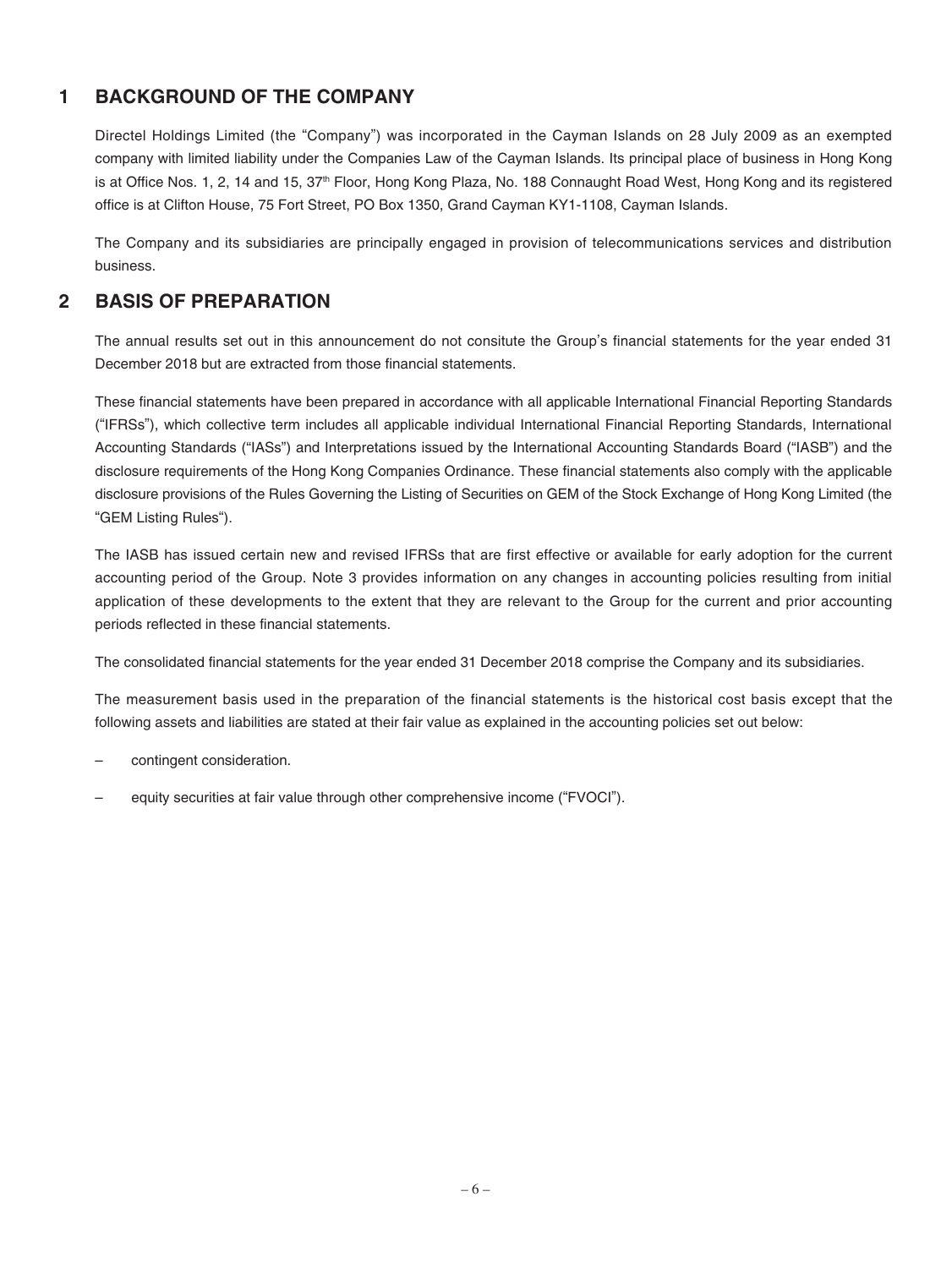# **3 CHANGES IN ACCOUNTING POLICIES**

The IASB has issued a number of new IFRSs and amendments to IFRSs that are first effective for the current accounting period of the Group. Of these, the following developments are relevant to the Group's financial statements:

- (i) IFRS 9, Financial instruments
- (ii) IFRS 15, Revenue from contracts with customers
- (iii) IFRIC 22, Foreign currency transactions and advance consideration

The Group has not applied any new standard or interpretation that is not yet effective for the current accounting period.

(i) IFRS 9, Financial instruments

IFRS 9 replaces IAS 39, Financial instruments: recognition and measurement. It sets out the requirements for recognising and measuring financial assets, financial liabilities and some contracts to buy or sell non-financial items.

The Group has applied IFRS 9 retrospectively to items that existed at 1 January 2018 in accordance with the transition requirements. The Group has recognised the cumulative effect of initial application as an adjustment to the opening equity at 1 January 2018. Therefore, comparative information continues to be reported under IAS 39.

The following table summarises the impact of transition to IFRS 9 on fair value reserves at 1 January 2018.

|                                                                                              | <b>HK\$'000</b> |
|----------------------------------------------------------------------------------------------|-----------------|
| Fair value reserve (recycling)                                                               |                 |
| Transferred to fair value reserve (non-recycling) relating to equity securities now measured |                 |
| at FVOCI at 1 January 2018                                                                   | (89)            |
| Fair value reserve (non-recycling)                                                           |                 |
| Transferred from fair value reserve (recycling) relating to equity securities now measured   |                 |
| at FVOCI at 1 January 2018                                                                   | 89              |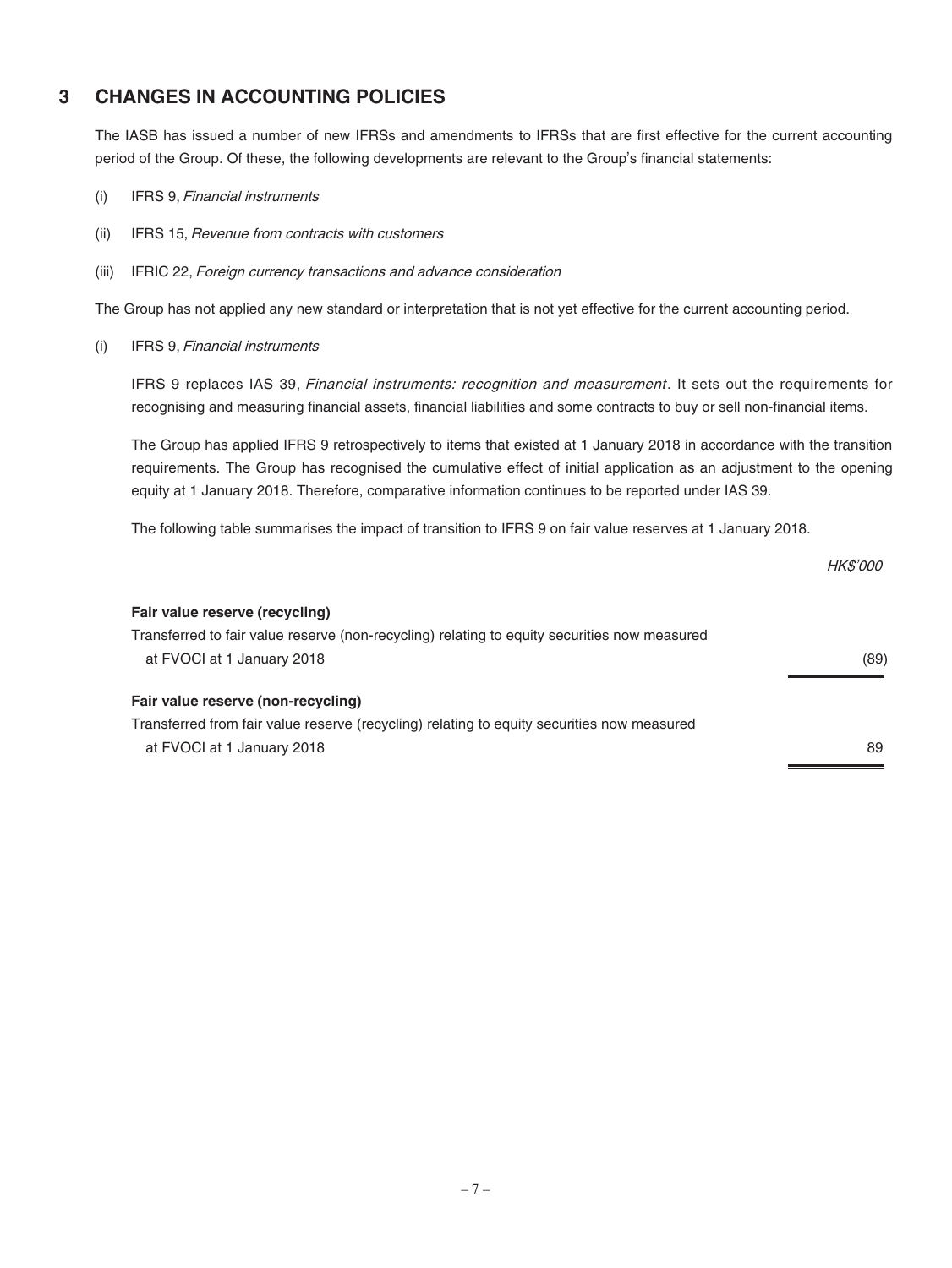Further details of the nature and effect of the changes to previous accounting policies and the transition approach are set out below:

### **(a) Classification of financial assets and financial liabilities**

IFRS 9 categorises financial assets into three principal classification categories: measured at amortised cost, at FVOCI and at fair value through profit or loss ("FVPL"). These supersede IAS 39's categories of held-to-maturity investments, loans and receivables, available-for-sale securities and financial assets measured at FVPL. The classification of financial assets under IFRS 9 is based on the business model under which the financial asset is managed and its contractual cash flow characteristics.

The following table shows the original measurement categories for available-for-sale securities under IAS 39 and reconciles the carrying amounts of those financial assets determined in accordance with IAS 39 to those determined in accordance with IFRS 9.

|                                                     | <b>IAS39</b>    |                         | <b>IFRS 9</b>   |
|-----------------------------------------------------|-----------------|-------------------------|-----------------|
|                                                     | carrying amount |                         | carrying amount |
|                                                     | at 31 December  |                         | at 1 January    |
|                                                     | 2017            | <b>Reclassification</b> | 2018            |
|                                                     | <b>HK\$'000</b> | <b>HK\$'000</b>         | <b>HK\$'000</b> |
| Financial assets measured at FVOCI (non-recyclable) |                 |                         |                 |
| Equity securities (note)                            |                 | 2,106                   | 2,106           |
| Financial assets classified as available-for-sale   |                 |                         |                 |
| securities under IAS 39 (note)                      | 2.106           | (2,106)                 |                 |

Note: Under IAS 39, equity securities not held for trading were classified as available-for-sale securities. The equity securities are classified as at FVPL under IFRS 9, unless they are eligible for and designated at FVOCI by the Group. At 1 January 2018, the Group designated its investment at FVOCI, as the investment is held for strategic purposes (see note 15).

The measurement categories for all financial liabilities remain the same. The carrying amounts for all financial liabilities at 1 January 2018 have not been impacted by the initial application of IFRS 9.

The Group did not designate or de-designate any financial asset or financial liability at FVPL at 1 January 2018.

#### **(b) Credit losses**

IFRS 9 replaces the "incurred loss" model in IAS 39 with the "expected credit loss" ("ECL") model. The ECL model requires an ongoing measurement of credit risk associated with a financial asset and therefore recognises ECLs earlier than under the "incurred loss" accounting model in IAS 39.

The Group applies the new ECL model to financial assets measured at amortised cost (including pledged bank deposits, cash and cash equivalents and trade and other receivables).

The Group has concluded that there would be no material impact for the initial application of the new impairment requirements in accordance with IFRS 9 as at 1 January 2018.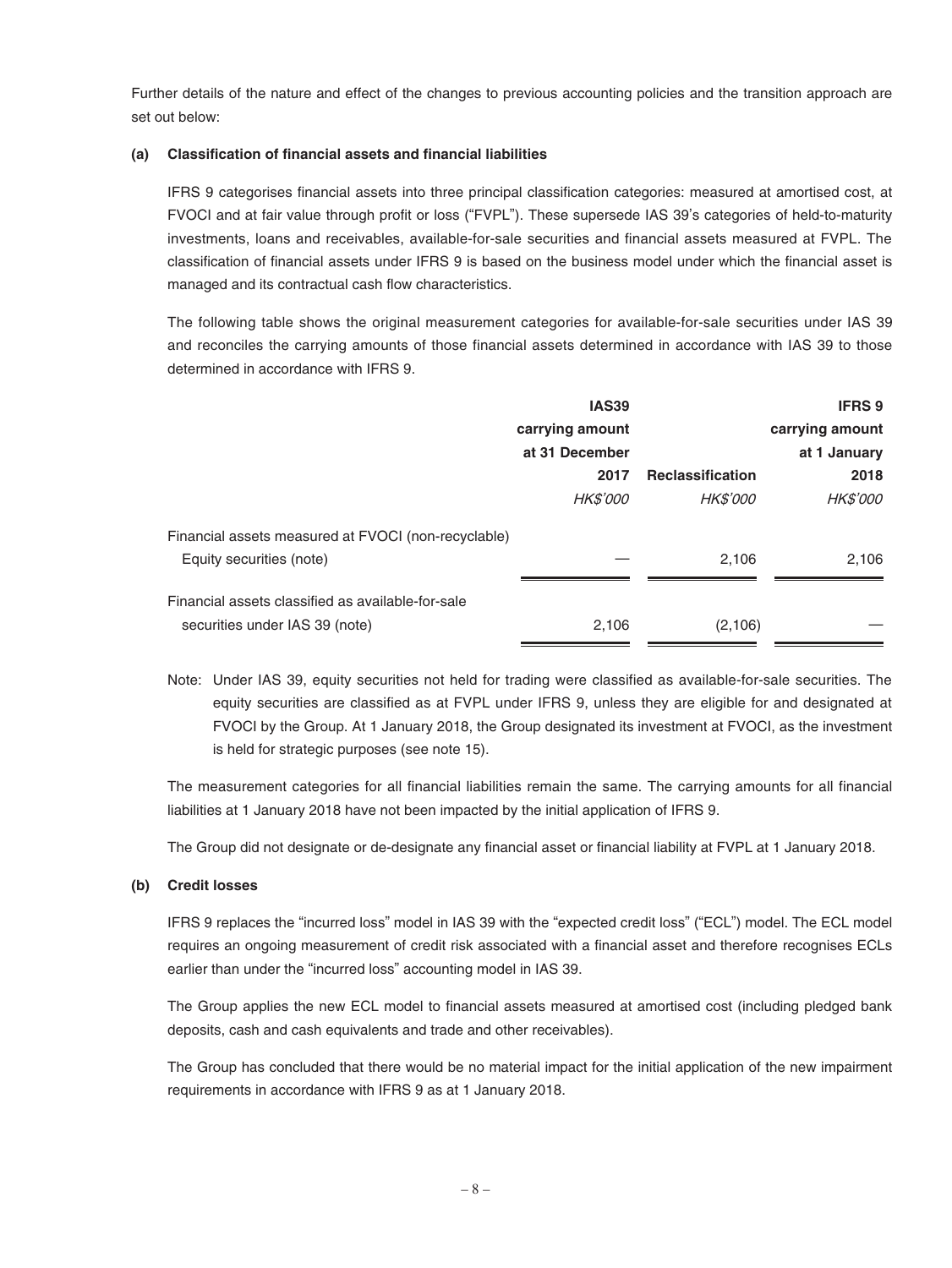### **(c) Transition**

Changes in accounting policies resulting from the adoption of IFRS 9 have been applied retrospectively, except as described below:

- Information relating to comparative periods has not been restated. Accordingly, the information presented for 2017 continues to be reported under IAS 39 and thus may not be comparable with the current period.
- The following assessments have been made on the basis of the facts and circumstances that existed at 1 January 2018 (the date of initial application of IFRS 9 by the Group):
	- the determination of the business model within which a financial asset is held; and
	- the designation of certain investments in equity instruments not held for trading to be classified as at FVOCI (non-recycling).

#### (ii) IFRS 15, Revenue from contracts with customers

IFRS 15 establishes a comprehensive framework for recognising revenue and some costs from contracts with customers. IFRS 15 replaces IAS 18, Revenue, which covered revenue arising from sale of goods and rendering of services, and IAS 11, Construction contracts, which specified the accounting for construction contracts.

IFRS 15 also introduces additional qualitative and quantitative disclosure requirements which aim to enable users of the financial statements to understand the nature, amount, timing and uncertainty of revenue and cash flows arising from contracts with customers.

The Group has elected to use the cumulative effect transition method and has recognised the cumulative effect of initial application as an adjustment to the opening balance of equity at 1 January 2018. Therefore, comparative information has not been restated and continues to be reported under IAS 18. As allowed by IFRS 15, the Group has applied the new requirements only to contracts that were not completed before 1 January 2018.

The Group has concluded that the initial adoption of IFRS 15 in relation to timing of revenue recognition and significant financing benefit obtained from customers had no material impact on the opening balances of equity at 1 January 2018.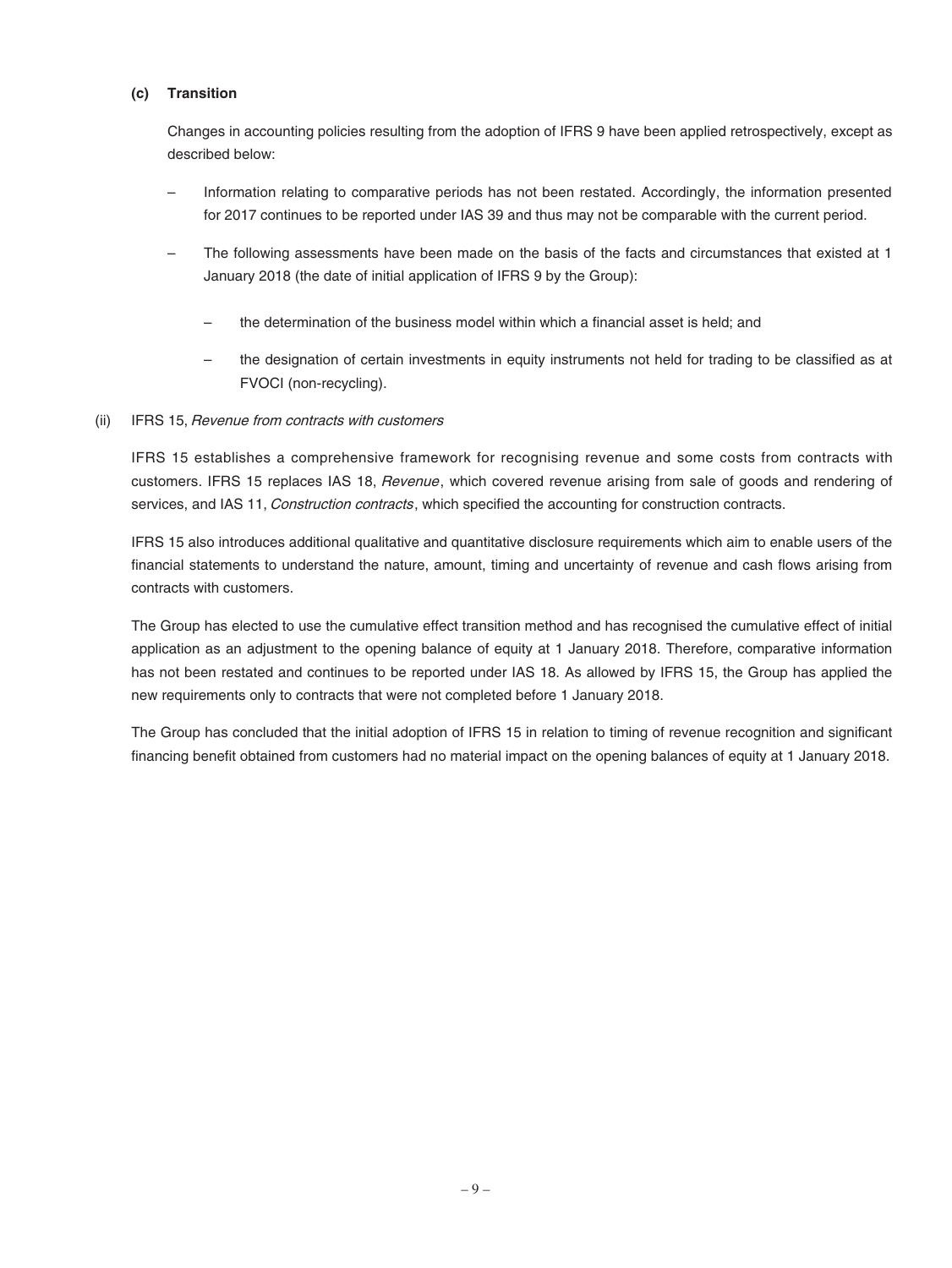Further details of the nature and effect of the changes on previous accounting policies are set out below:

a. Timing of revenue recognition

Previously, revenue arising from provision of services was recognised over time, whereas revenue from sale of goods was generally recognised at a point in time when the risks and rewards of ownership of the goods had passed to the customers.

Under IFRS 15, revenue is recognised when the customer obtains control of the promised good or service in the contract. This may be at a single point in time or over time. IFRS 15 identifies the following three situations in which control of the promised good or service is regarded as being transferred over time:

- A. When the customer simultaneously receives and consumes the benefits provided by the entity's performance, as the entity performs;
- B. When the entity's performance creates or enhances an asset (for example work in progress) that the customer controls as the asset is created or enhanced;
- C. When the entity's performance does not create an asset with an alternative use to the entity and the entity has an enforceable right to payment for performance completed to date.

If the contract terms and the entity's activities do not fall into any of these 3 situations, then under IFRS 15 the entity recognises revenue for the sale of that good or service at a single point in time, being when control has passed. Transfer of risks and rewards of ownership is only one of the indicators that is considered in determining when the transfer of control occurs.

b. Significant financing component

IFRS 15 requires an entity to adjust the transaction price for the time value of money when a contract contains a significant financing component, regardless of whether the payments from customers are received significantly in advance of revenue recognition or significantly deferred.

Previously, the Group only applied such a policy when payments were significantly deferred, which was not common in the Group's arrangements with its customers. The Group did not apply such a policy when payments were received in advance since the payments are expected to be settled within one year.

The adoption of IFRS 15 does not have a significant impact on when the Group recognises financing component from the provision of telecommunications services and distribution business and this change in accounting policy had no material impact on the opening balances as at 1 January 2018.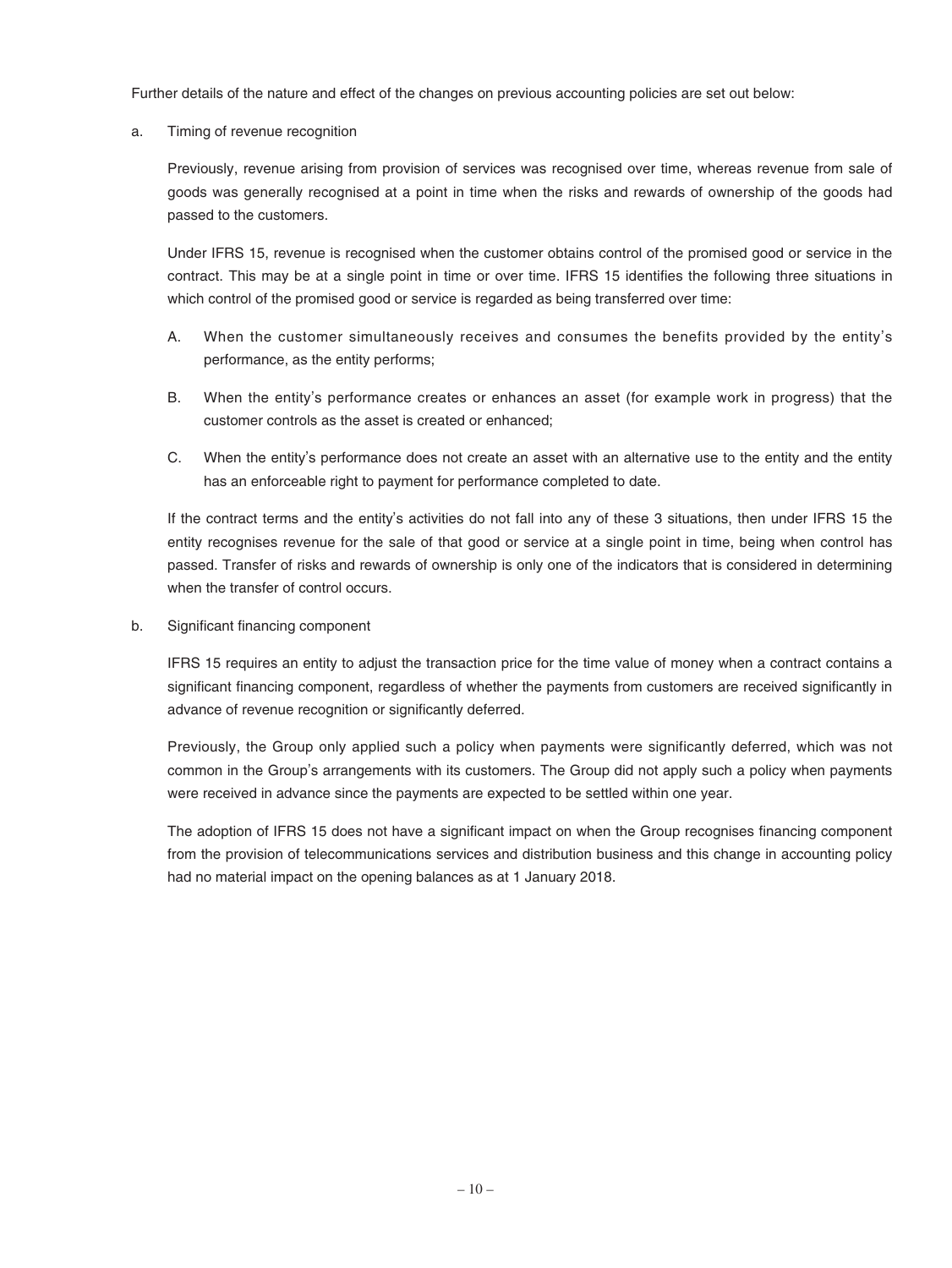c. Presentation of contract assets and liabilities

Under IFRS 15, a receivable is recognised only if the Group has an unconditional right to consideration. If the Group recognises the related revenue before receiving the consideration or being unconditionally entitled to the consideration for the promised goods and services in the contract, then the entitlement to consideration is classified as a contract asset. Similarly, a contract liability, rather than a payable, is recognised when a customer pays consideration, or is contractually required to pay consideration and the amount is already due, before the Group recognises the related revenue. For a single contract with the customer, either a net contract asset or a net contract liability is presented. For multiple contracts, contract assets and contract liabilities of unrelated contracts are not presented on a net basis.

Previously, contract liabilities relating to provision of telecommunications services was presented as "Deferred income" under "Payables and accruals" (see note 19) amounting to HK\$1,156,000 were reclassified to contract liabilities at 1 January 2018.

(iii) IFRIC 22, Foreign currency transactions and advance consideration

This interpretation provides guidance on determining "the date of the transaction" for the purpose of determining the exchange rate to use on initial recognition of the related asset, expense or income (or part of it) arising from a transaction in which an entity receives or pays advance consideration in a foreign currency.

The interpretation clarifies that "the date of the transaction" is the date on initial recognition of the non-monetary asset or liability arising from the payment or receipt of advance consideration. If there are multiple payments or receipts in advance of recognising the related item, the date of the transaction for each payment or receipt should be determined in this way. The adoption of IFRIC 22 does not have any material impact on the financial position and the financial results of the Group.

### **4 REVENUE**

The principal activities of the Group are the telecommunications services and distribution business. Further details regarding the Group's principal activities are disclosed in note 5.

(i) Disaggregation of revenue

Disaggregation of revenue from contracts with customers by products or service lines is as follows:

|                                                      | 2018<br><b>HK\$'000</b> | 2017<br><b>HK\$'000</b> |
|------------------------------------------------------|-------------------------|-------------------------|
| Telecommunications services<br>Distribution business | 105,130<br>151,149      | 27,281<br>31,815        |
|                                                      | 256,279                 | 59,096                  |

Disaggregation of revenue from contracts with customers by the timing of revenue recognition and by geographic markets is disclosed in notes 5(a) and 5(b) respectively.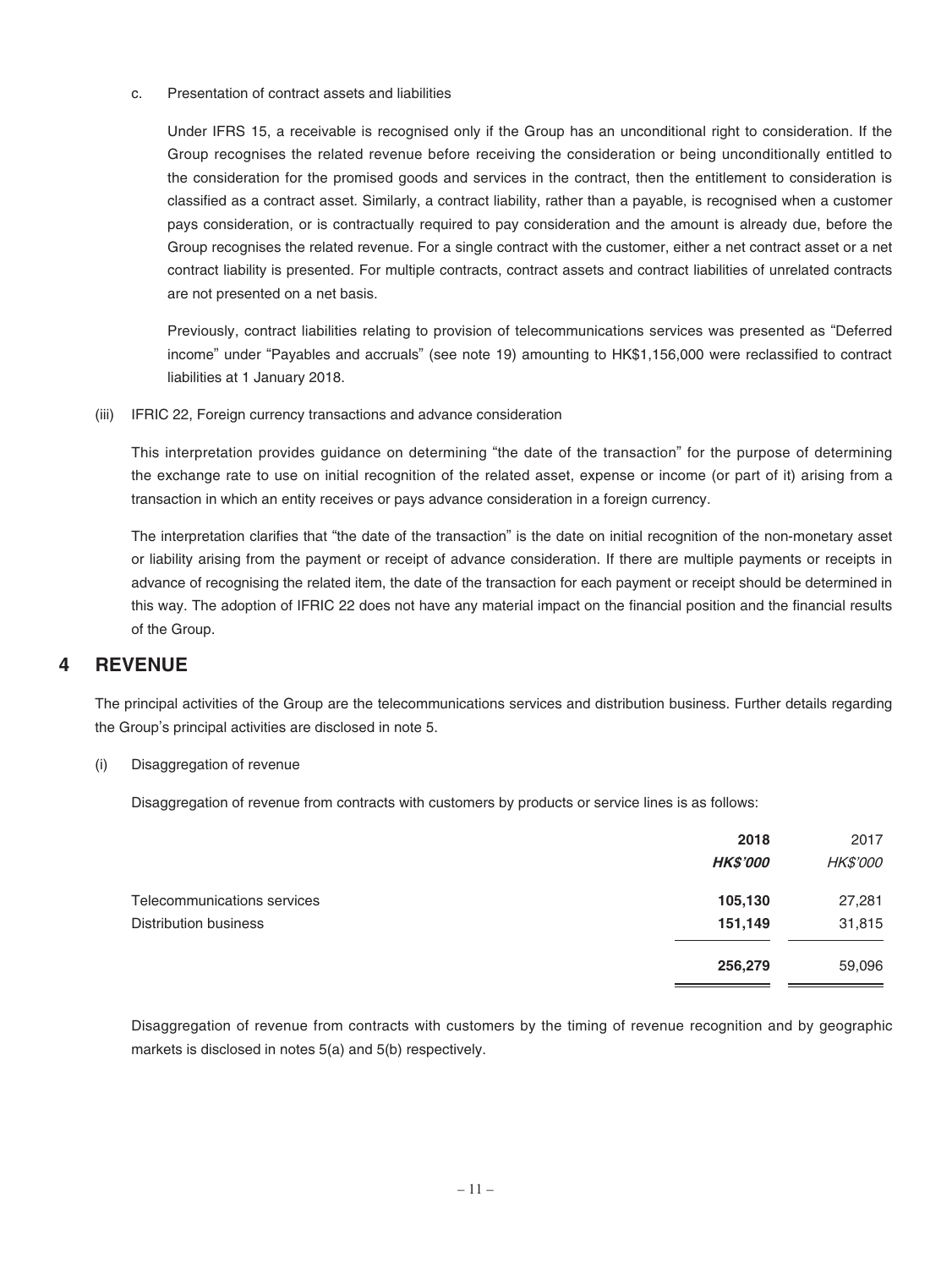Revenue from transactions with external customers, including revenue derived from individual customers who are known to the Group to be subject to common control, amounting to 10% or more of the Group's aggregate revenue during the year are as follows:

|                                          | 2018                   | 2017            |
|------------------------------------------|------------------------|-----------------|
|                                          | <i><b>HK\$'000</b></i> | <i>HK\$'000</i> |
| Customer A – distribution business       | 67.335                 | 17,839          |
| Customer B – telecommunications business |                        | 12.229          |

(ii) Revenue expected to be recognised in the future arising from contracts with customers in existence at the reporting date

The performance obligations arisen from telecommunications services contracts are for period of one year or less or are billed based on usage incurred. The Group has applied the practical expedient in paragraph 121 of IFRS 15 to its contracts for services which had an original expected duration of one year or less, and the transaction price allocated to these unsatisfied contracts has therefore not been disclosed.

# **5 SEGMENT INFORMATION**

Operating segment is reported in a manner consistent with the internal reporting provided to the chief operating decisionmaker ("CODM"). The CODM, who is responsible for allocating resources and assessing performance of the operating segments, has been identified as the key management team of the Company. The CODM reviews the Group's internal reports in order to assess performance, allocate resources and determine the operating segments.

The CODM assesses the performance of the operating segments based on the results attributable to each reportable segment. Interest income and expense are not allocated to segment, as this type of activity is driven by the central treasury function, which manages the cash position of the Group.

The CODM has determined the operating segments based on these reports. The Group is organised into two business segments:

- (i) Telecommunications services: Provision of telecommunications services
- (ii) Distribution business: Distribution of mobile phones and electronic products and distribution of mobile and data top-up e-vouchers

No operating segments have been aggregated to form the reportable segments.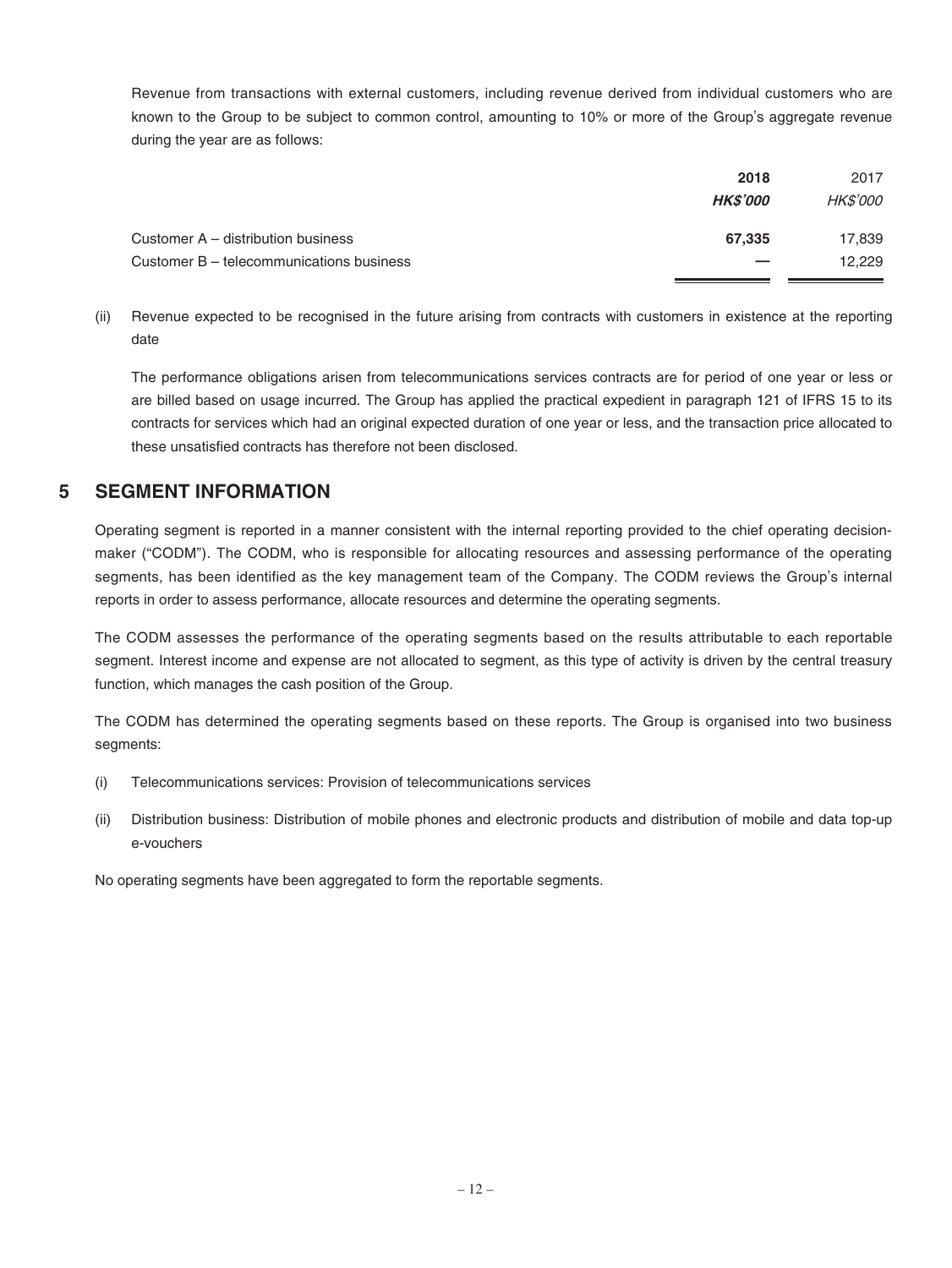### **(a) SEGMENT RESULTS**

The CODM assesses the performance of the operating segments based on the revenue from external customers and reportable segment profit (i.e. revenue less cost of sales). Segment profits do not include other income, other net (loss)/ income and unallocated corporate expenses.

Disaggregation of revenue from contracts with customers by the timing of revenue recognition, as well as information regarding the Group's reportable segments as provided to the Group's most senior executive management for the purposes of resource allocation and assessment of segment performance for the years ended 31 December 2018 and 2017 is set out below.

|                                                                                               | 2018                                                    |                                                           |                                        |
|-----------------------------------------------------------------------------------------------|---------------------------------------------------------|-----------------------------------------------------------|----------------------------------------|
|                                                                                               | <b>Telecommunications</b><br>services<br><b>HKS'000</b> | <b>Distribution</b><br><b>business</b><br><b>HK\$'000</b> | Total<br><b>HKS'000</b>                |
| Disaggregated by timing of revenue recognition<br>Point in time<br>Over time                  | 105,130                                                 | 151,149                                                   | 151,149<br>105,130                     |
| Revenue from external customers                                                               | 105,130                                                 | 151,149                                                   | 256,279                                |
| Reportable segment revenue and consolidated revenue                                           | 105,130                                                 | 151,149                                                   | 256,279                                |
| Reportable segment profit<br>Other income<br>Other net loss<br>Unallocated corporate expenses | 18,561                                                  | 2,709                                                     | 21,270<br>374<br>(4, 285)<br>(19, 294) |
| Consolidated loss before taxation                                                             |                                                         |                                                           | (1, 935)                               |

|                                                                                                 | 2017                                              |                                                    |                                  |
|-------------------------------------------------------------------------------------------------|---------------------------------------------------|----------------------------------------------------|----------------------------------|
|                                                                                                 | Telecommunications<br>services<br><b>HK\$'000</b> | <b>Distribution</b><br>business<br><b>HK\$'000</b> | Total<br><b>HK\$'000</b>         |
| Disaggregated by timing of revenue recognition<br>Point in time<br>Over time                    | 27,281                                            | 31,815                                             | 31,815<br>27,281                 |
| Revenue from external customers                                                                 | 27,281                                            | 31,815                                             | 59,096                           |
| Reportable segment revenue and consolidated revenue                                             | 27,281                                            | 31,815                                             | 59,096                           |
| Reportable segment profit<br>Other income<br>Other net income<br>Unallocated corporate expenses | 4,305                                             | 583                                                | 4,888<br>984<br>944<br>(13, 775) |
| Consolidated loss before taxation                                                               |                                                   |                                                    | (6,959)                          |

Information of assets and liabilities for reportable segments are not provided to CODM for their review. Therefore, no analysis of the Group's assets and liabilities by reportable segments are presented.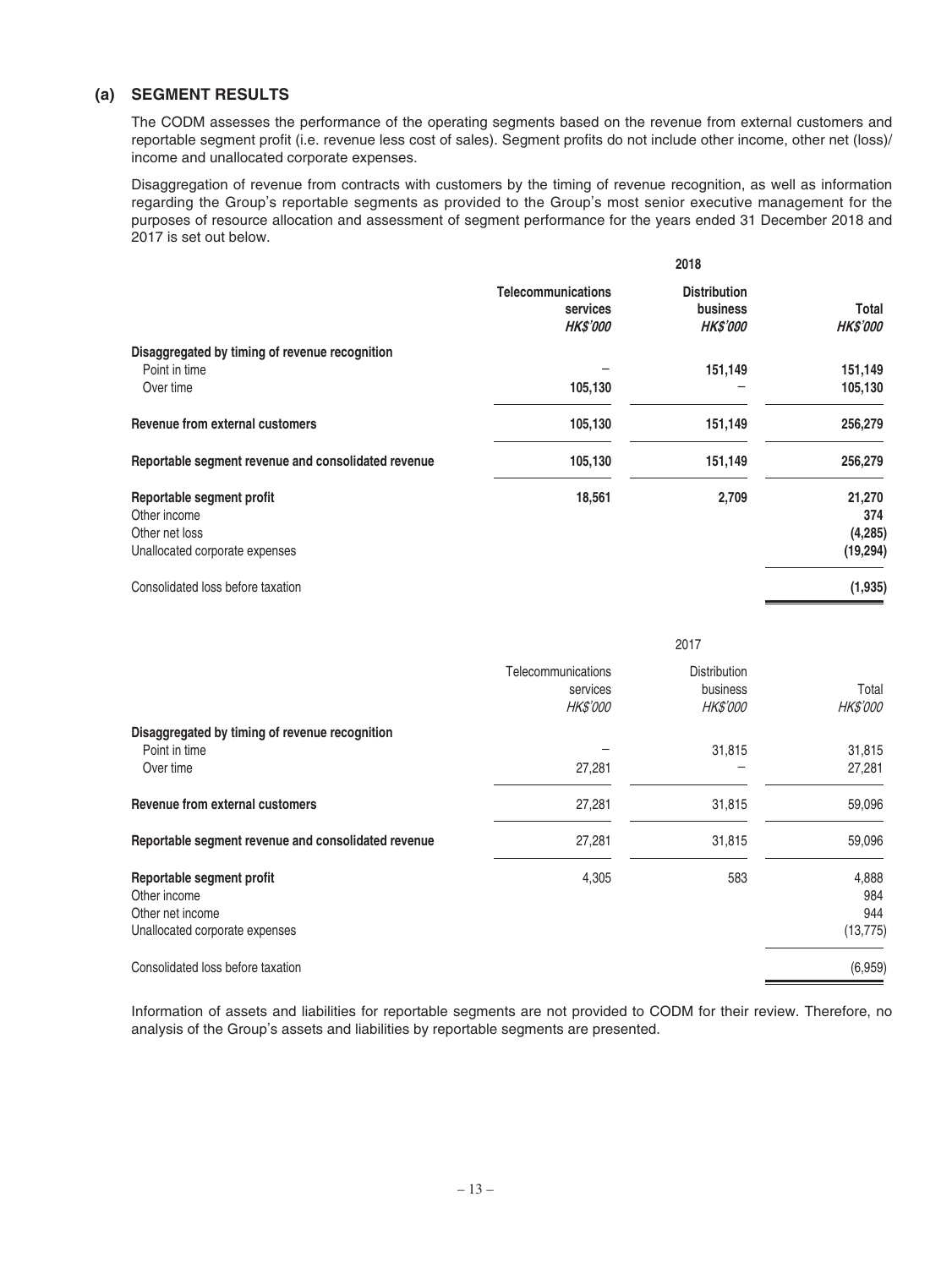### **(b) GEOGRAPHICAL INFORMATION**

The following table sets out information about the geographical locations of (i) the Group's revenue from external customers and (ii) the Group's property, plant and equipment ("specified non-current assets"). The geographical location of customers is based on the location at which the services were provided or the goods delivered. The geographical location of the specified non-current assets is based on the location of the operation to which they are allocated.

|                       | <b>Revenue from external</b> |                 |                 |                                     |
|-----------------------|------------------------------|-----------------|-----------------|-------------------------------------|
|                       |                              | customers       |                 | <b>Specified non-current assets</b> |
|                       | 2018                         | 2017            | 2018            | 2017                                |
|                       | <b>HK\$'000</b>              | <b>HK\$'000</b> | <b>HK\$'000</b> | <b>HK\$'000</b>                     |
| Hong Kong             | 109,659                      | 15,052          | 11,706          | 13,251                              |
| <b>Mainland China</b> | 73,454                       | 26,205          | 27              | 24                                  |
| Singapore             | 73,166                       | 17,839          | 6               | 8                                   |
|                       | 256,279                      | 59,096          | 11,739          | 13,283                              |

# **6 OTHER INCOME AND OTHER NET (LOSS)/INCOME**

|     |                                                                | 2018            | 2017     |
|-----|----------------------------------------------------------------|-----------------|----------|
|     |                                                                | <b>HK\$'000</b> | HK\$'000 |
| (a) | Other income                                                   |                 |          |
|     | Interest income on financial assets measured at amortised cost | 198             | 434      |
|     | Sundry income                                                  | 176             | 550      |
|     |                                                                | 374             | 984      |
| (b) | Other net (loss)/income                                        |                 |          |
|     | Net foreign exchange (loss)/gain                               | (1, 294)        | 944      |
|     | Fair value change on contingent consideration                  | (2,991)         |          |
|     |                                                                | (4, 285)        | 944      |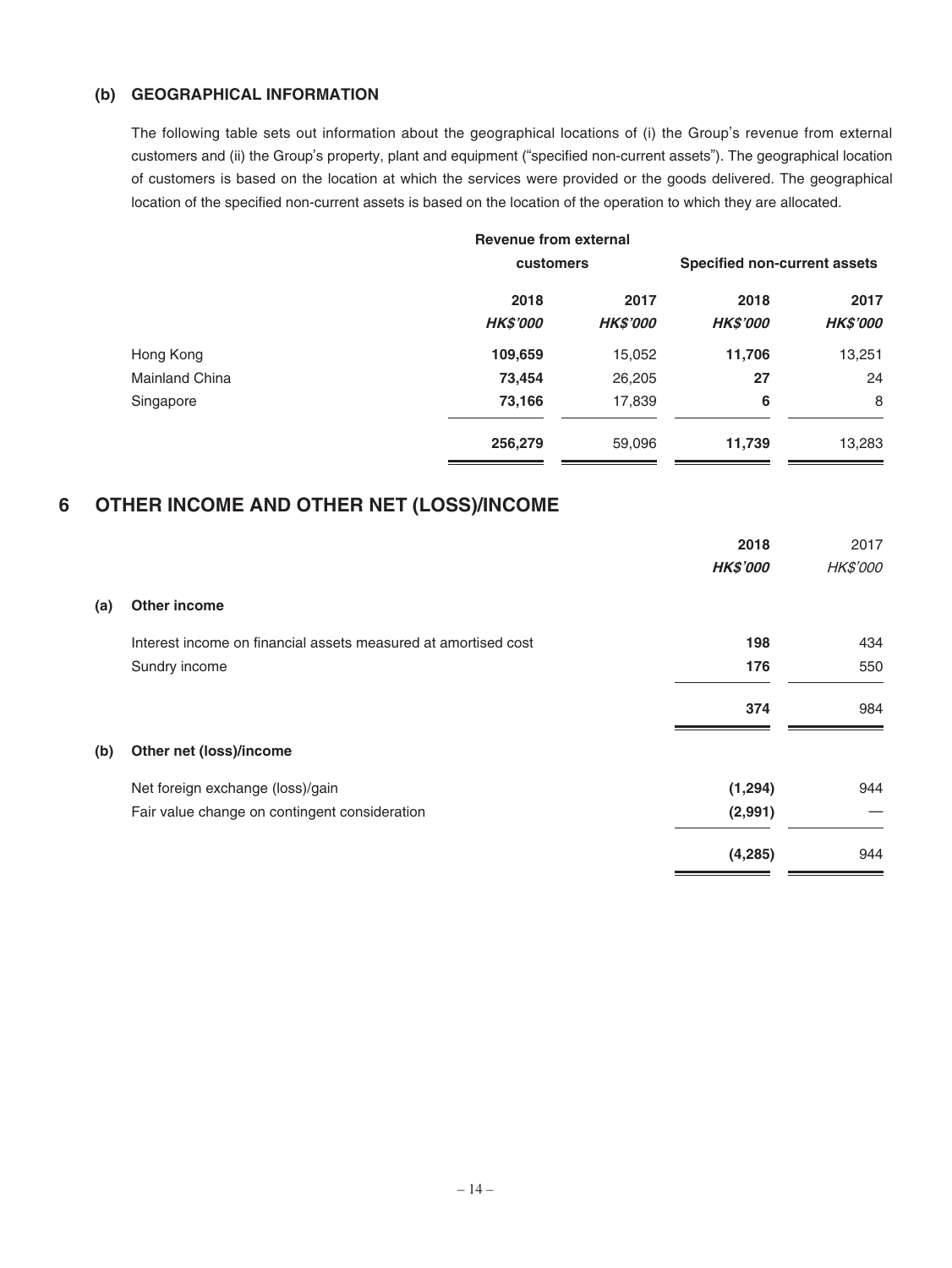# **7 LOSS BEFORE TAXATION**

Loss before taxation is arrived at after charging:

(a) Staff costs

|                                                                                             | 2018<br><b>HK\$'000</b> | 2017<br><i>HK\$'000</i> |
|---------------------------------------------------------------------------------------------|-------------------------|-------------------------|
| Salaries, wages and other benefits<br>Contributions to defined contribution retirement plan | 4,689<br>218            | 3,357<br>124            |
|                                                                                             | 4,907                   | 3,481                   |

### (b) Other items

| <b>HK\$'000</b>                             | <b>HK\$'000</b><br>748 |
|---------------------------------------------|------------------------|
|                                             |                        |
| Amortisation of intangible assets<br>2,445  |                        |
| 2,849<br>Depreciation                       | 1,959                  |
| 218<br>Impairment loss of trade receivables |                        |
| Operating lease charges in respect of       |                        |
| - rental of properties<br>1,522             | 1,140                  |
| - rental of transmission lines<br>1,167     | 995                    |
| Auditors' remuneration                      |                        |
| - audit services<br>1,255                   | 1,185                  |
| 10<br>- tax services                        | 51                     |
| 5<br>- other services                       | 65                     |
| Cost of inventories<br>149,879              | 31,842                 |
| 1,015<br>Licence charges                    | 1,038                  |
| 1,008<br>Repair and maintenance             | 702                    |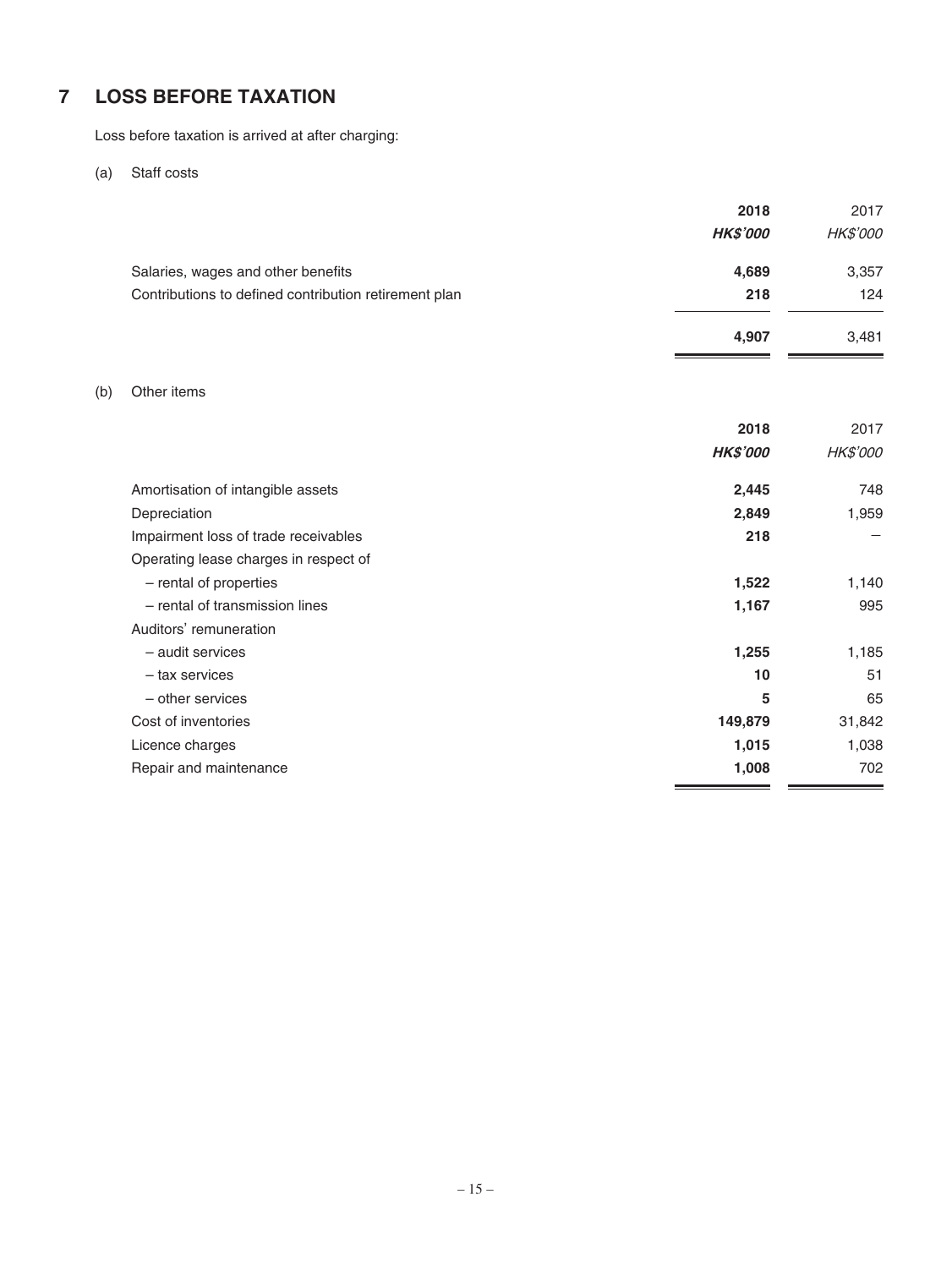# **8 INCOME TAX IN THE CONSOLIDATED STATEMENT OF PROFIT OR LOSS AND OTHER COMPREHENSIVE INCOME**

Taxation in the consolidated statement of profit or loss and other comprehensive income represents:

|                        | 2018            | 2017            |
|------------------------|-----------------|-----------------|
|                        | <b>HK\$'000</b> | <b>HK\$'000</b> |
| Current tax - Overseas | (10)            | 10              |
| Deferred tax           | (147)           | (747)           |
|                        | (157)           | (737)           |

### (i) Hong Kong Profits Tax

The Company's Hong Kong subsidiaries are subject to Hong Kong Profits Tax. In addition, whilst the Company and Elitel Limited, a direct wholly-owned subsidiary of the Company, are incorporated in the Cayman Islands, they are considered as having a presence in Hong Kong for tax purpose since they are primarily managed and controlled in Hong Kong. Accordingly, they are subject to tax on an entity basis on income arising in or derived from Hong Kong. The provision for Hong Kong Profits Tax for 2018 is calculated at 16.5% (2017: 16.5%) of the estimated assessable profits for the year. No provision for Hong Kong Profits Tax has been made for the year ended 31 December 2018 (2017: Nil) as the Group's operations in Hong Kong had tax losses brought forward to offset estimated assessable profits for the year.

### (ii) Overseas Tax

Taxation for overseas subsidiaries is charged at the approximately current rates of taxation ruling in the relevant countries.

### **9 DIVIDENDS**

The Board does not recommend the payment of a final dividend for the year ended 31 December 2018 (2017: Nil).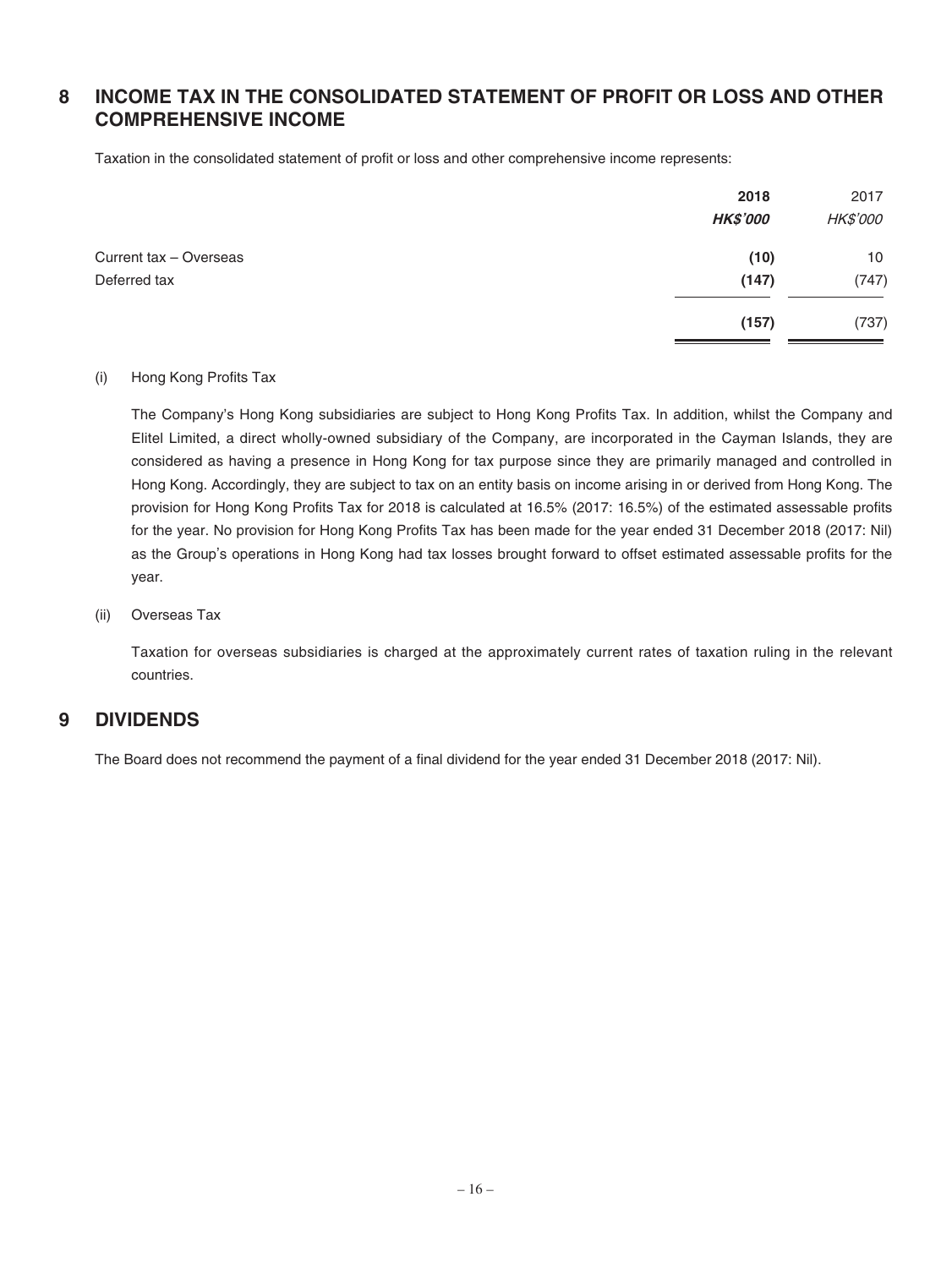# **10 LOSS PER SHARE**

The calculation of the basic and diluted loss per share attributable to the ordinary equity shareholders of the Company is based on the following data:

|                                                                                   | 2018             | 2017      |
|-----------------------------------------------------------------------------------|------------------|-----------|
|                                                                                   | <b>HK\$'000</b>  | HK\$'000  |
| Loss for the year attributable to the ordinary equity shareholders of the Company |                  |           |
| for the purpose of basic and diluted loss per share                               | (1,778)          | (6, 222)  |
|                                                                                   |                  |           |
|                                                                                   | 2018             | 2017      |
|                                                                                   | <b>Number of</b> | Number of |
|                                                                                   | shares           | shares    |
| Weighted average number of ordinary shares (basis and diluted)                    | 000'             | 000'      |
| Issued ordinary shares at 1 January                                               | 3,112,500        | 3,112,500 |
| Weighted average number of ordinary shares at 31 December                         | 3,112,500        | 3,112,500 |

Diluted loss per share was the same as basic loss per share for the years ended 31 December 2017 and 2018 as the potential ordinary shares under the unlisted warrants have anti-dilutive effects on the basic loss per share.

# **11 PROPERTY, PLANT AND EQUIPMENT**

During the year ended 31 December 2018, the Group acquired property, plant and equipment with an aggregate cost of approximately HK\$1,305,000 (2017: approximately HK\$7,578,000).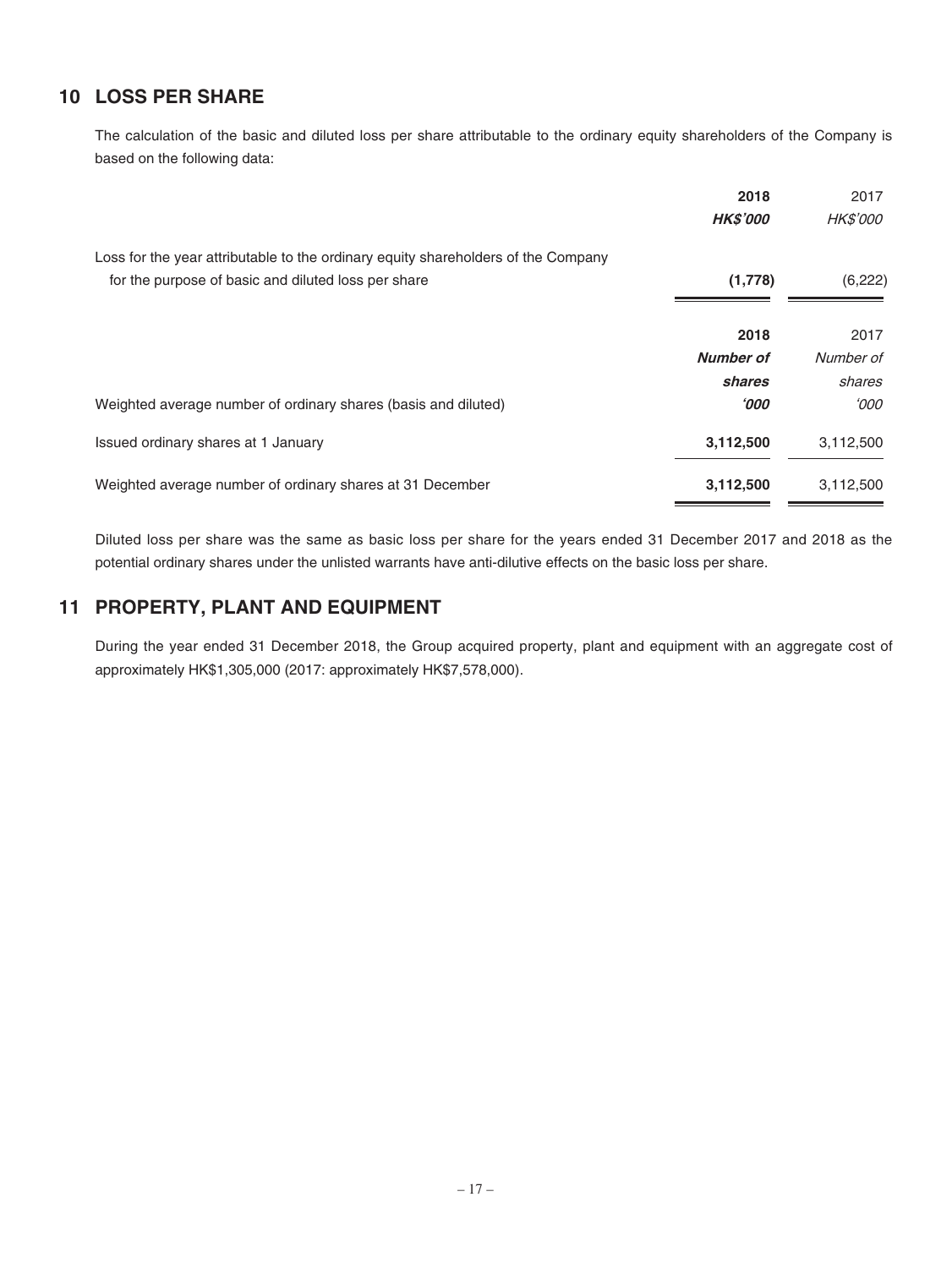# **12 BUSINESS COMBINATION**

### (a) Acquisition of Joint Top Investments Limited

On 8 September 2017, the Group completed the acquisition of Joint Top Investments Limited ("Joint Top") together with its subsidiary, Guangzhou Directel Telecommunications Limited\* 廣州直通電訊有限公司 ("GZDT") (together with Joint Top, the "Joint Top Group") (the "PRC Acquisition"). Following the completion, Joint Top became an indirect whollyowned subsidiary of the Company and thereafter, the Group has been engaging in the provision of telecommunications services and distribution business in Guangdong province in the PRC.

Pursuant to the agreement, the consideration for acquiring the entire equity interests in Joint Top, amounting to HK\$50,000,000, comprised cash consideration of HK\$10,000,000 payable immediately and a further contingent amount to be settled in 2020 (if applicable) depending upon the fulfilment of certain pre-determined conditions. The contingent consideration was recognised as a financial liability under "Contingent consideration payables" as at 31 December 2018 and 2017. The fair value of the contingent consideration payables was approximately HK\$33,433,000 (2017: approximately HK\$30,442,000) as at 31 December 2018.

The following table summarises the fair value of the identifiable assets acquired and liabilities assumed from the acquisition of Joint Top Group, and the calculation of goodwill:

|                                                           | <b>HK\$'000</b> |
|-----------------------------------------------------------|-----------------|
| Property, plant and equipment                             | 439             |
| Intangible assets                                         | 8,062           |
| Inventories                                               | 1,021           |
| Trade receivables                                         | 83              |
| Other receivables, deposits and prepayments               | 3,054           |
| Cash and cash equivalents                                 | 3,173           |
| Payable and accruals                                      | (3, 451)        |
| Fair value of net assets acquired                         | 12,381          |
| Goodwill (note 14)                                        | 28,061          |
| Total consideration                                       | 40,442          |
| Cash consideration paid                                   | 10,000          |
| Contingent consideration payables                         | 30,442          |
| <b>Total consideration</b>                                | 40,442          |
| Cash consideration paid                                   | 10,000          |
| Cash and cash equivalents acquired                        | (3, 173)        |
| Net cash outflow in respect of the PRC Acquisition during |                 |
| the year ended 31 December 2017                           | 6,827           |
|                                                           |                 |

For identification only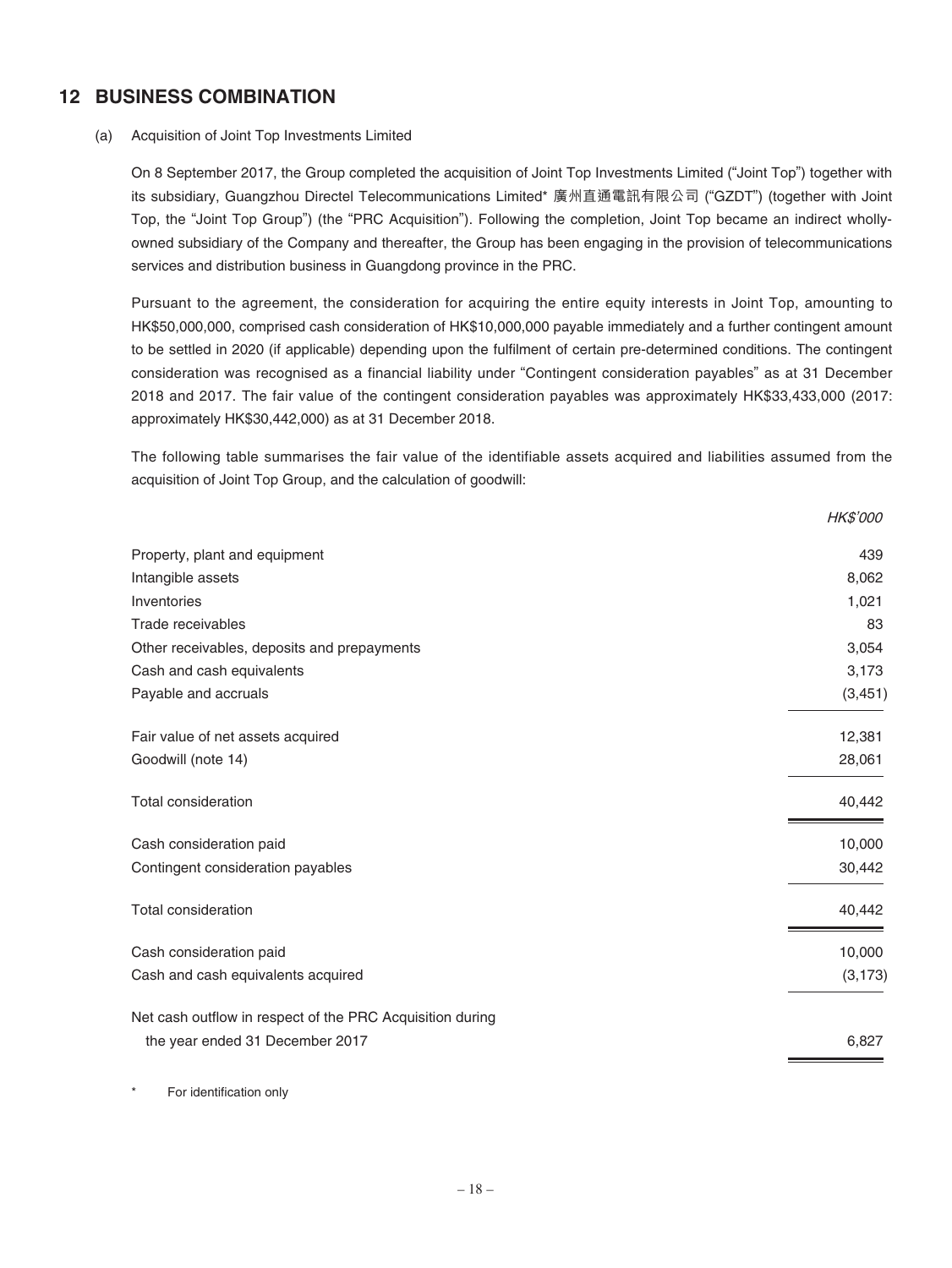#### (b) Acquisition of South Data Communication Pte. Limited

On 13 September 2017, Asia Globe Investments Limited ("Asia Globe"), a wholly-owned subsidiary of the Company, entered into a sale and purchase agreement with an independent third party (the "SG Acquisition Vendor"), pursuant to which Asia Globe agreed to purchase and the SG Acquisition Vendor agreed to sell the entire issued share capital of South Data Communication Pte. Limited ("South Data") (the "Singapore Acquisition") at a total consideration of HK\$6,000,000, which is to be satisfied by the payment of cash consideration at the completion date of the Singapore Acquisition. South Data is a company incorporated in Singapore with limited liability and is principally engaged in the provision of telecommunications services and distribution business in Singapore.

The total consideration for acquiring the entire equity interests in South Data, amounting to HK\$6,000,000, comprised cash and contingent consideration receivables from the SG Acquisition Vendor in 2019 (if applicable) depending upon the fulfilment of certain pre-determined conditions. No contingent consideration receivables was recognised as a financial asset as at 31 December 2017 and 2018.

The following table summarises the fair value of the identifiable assets acquired from the acquisition of South Data, and the calculation of goodwill:

|                                                                | <b>HK\$'000</b> |
|----------------------------------------------------------------|-----------------|
| Other receivables                                              | 58              |
| Fair value of net assets acquired                              | 58              |
| Goodwill (note 14)                                             | 5,942           |
| Total consideration                                            | 6,000           |
| Cash consideration paid and net cash outflow in respect of the |                 |
| Singapore Acquisition during the year ended 31 December 2017   | 6,000           |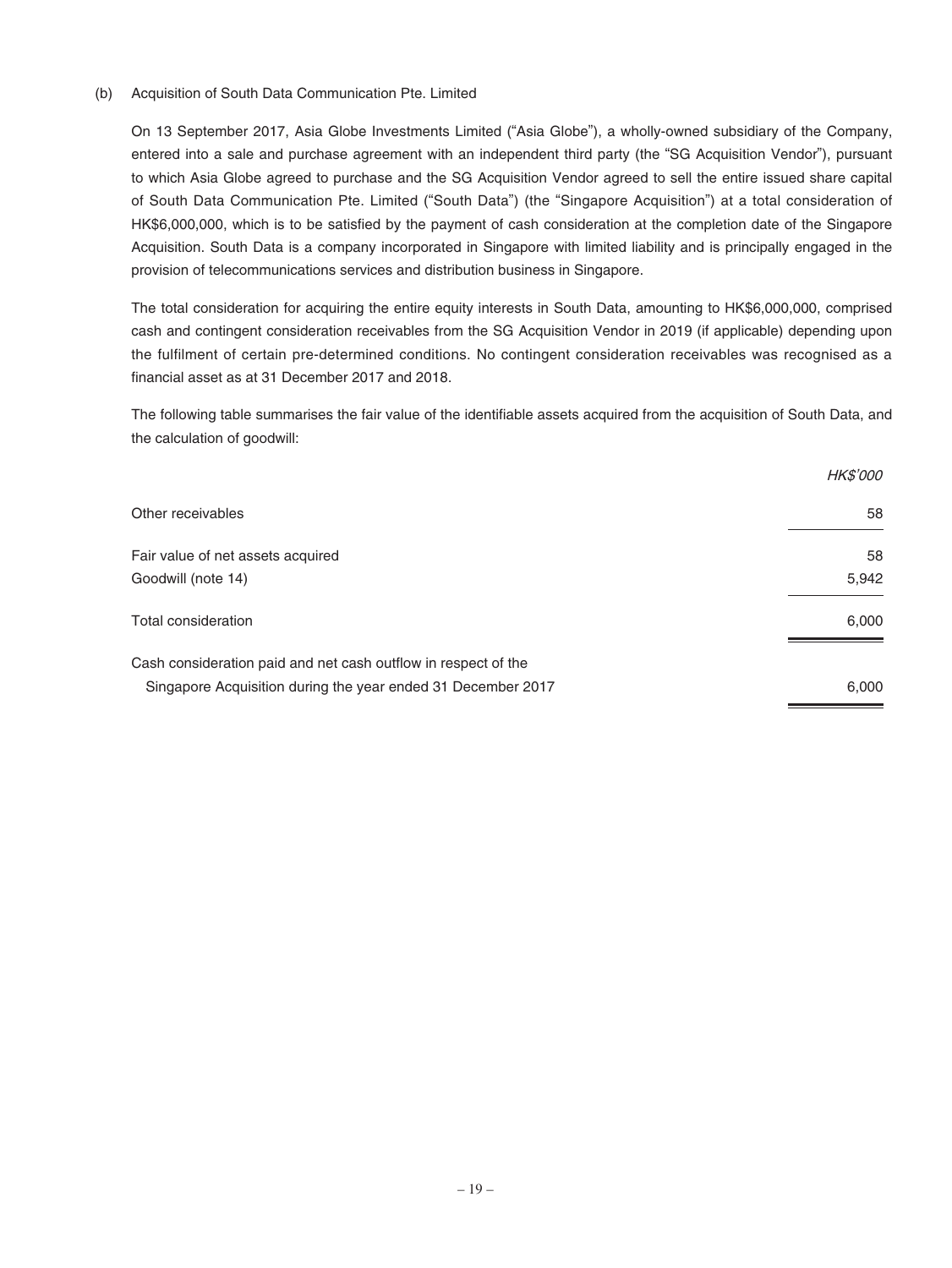# **13 INTANGIBLE ASSETS**

|                                                          | HK\$'000 |
|----------------------------------------------------------|----------|
| Cost:                                                    |          |
| At 1 January 2017                                        |          |
| Acquisition of a subsidiary (note 12(a))                 | 8,062    |
| At 31 December 2017, 1 January 2018 and 31 December 2018 | 8,062    |
| <b>Accumulated amortisation:</b>                         |          |
| At 1 January 2017                                        |          |
| Charge for the year                                      | 748      |
| At 31 December 2017 and 1 January 2018                   | 748      |
| Charge for the year                                      | 2,445    |
| At 31 December 2018                                      | 3,193    |
| Net book value:                                          |          |
| At 31 December 2018                                      | 4,869    |
| At 31 December 2017                                      | 7,314    |

The amortisation charge for the year is included in "administrative and other operating expenses" in the consolidated statement of profit or loss and other comprehensive income.

# **14 GOODWILL**

|                                                                          | <b>HK\$'000</b> |
|--------------------------------------------------------------------------|-----------------|
| Cost:                                                                    |                 |
| At 1 January 2017                                                        |                 |
| Acquisition of subsidiaries                                              | 34,003          |
| At 31 December 2017, 1 January 2018 and 31 December 2018                 | 34,003          |
| <b>Accumulated impairment losses:</b>                                    |                 |
| At 1 January 2017, 31 December 2017, 1 January 2018 and 31 December 2018 |                 |
| <b>Carrying amount:</b>                                                  |                 |
| At 31 December 2018                                                      | 34,003          |
| At 31 December 2017                                                      | 34,003          |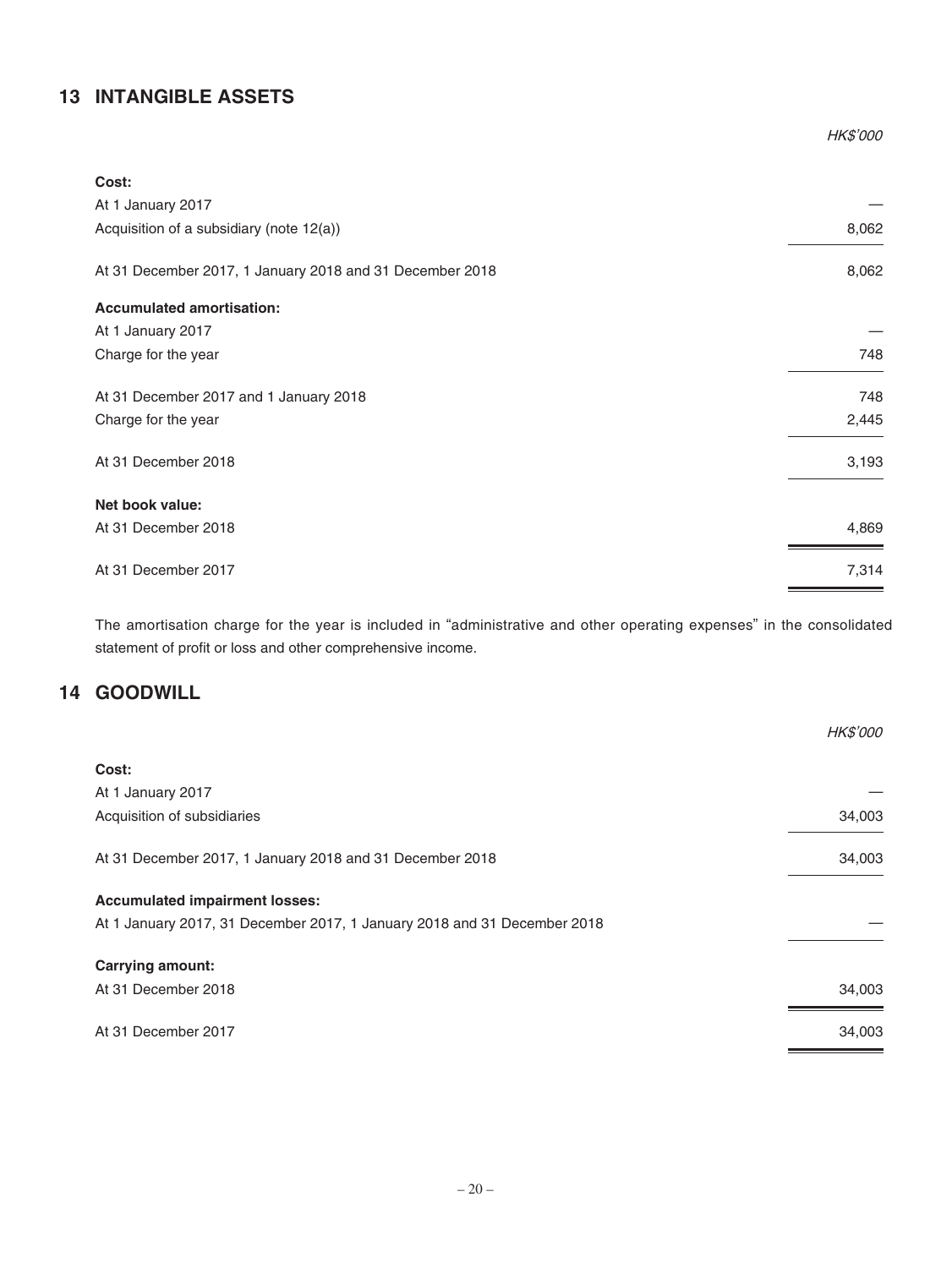### **Impairment tests for cash-generating units containing goodwill**

Goodwill is allocated to the Group's cash-generating units ("CGU") identified according to country of operation and operating segment as follows:

|                                                                   | 2018           | 2017            |
|-------------------------------------------------------------------|----------------|-----------------|
|                                                                   | <b>HKS'000</b> | <b>HK\$'000</b> |
| Telecommunications services and distribution business -           |                |                 |
| the People's Republic of China (the "PRC")                        | 28.061         | 28,061          |
| Telecommunications services and distribution business - Singapore | 5.942          | 5.942           |
|                                                                   | 34.003         | 34,003          |
|                                                                   |                |                 |

# **15 OTHER NON-CURRENT FINANCIAL ASSETS**

|                                                                  | 2018<br><b>HKS'000</b> | 2017<br>HK\$'000 |
|------------------------------------------------------------------|------------------------|------------------|
| Equity securities designated at FVOCI (non-recycling) (Note (i)) |                        |                  |
| - Listed in Hong Kong                                            | 2,739                  |                  |
| Available-for-sale equity securities (Notes (i) and (ii))        |                        |                  |
| - Listed in Hong Kong                                            |                        | 2.106            |
|                                                                  |                        |                  |

Notes:

- (i) The equity securities are shares in Hospital Corporation of China Limited, a listed equity securities (stock code: 3869) listed on the Stock Exchange of Hong Kong Limited, and mainly engaged in operation and management of its privately owned hospital in the PRC. The Group designated the listed equity securities as measured at FVOCI (non-recycling), as the investments are held for strategic purposes. No dividends were received on these investments during the year (2017: HK\$Nil).
- (ii) Available-for-sale equity securities were reclassified to equity securities designated at FVOCI (non-recycling) upon the initial application of IFRS 9 at 1 January 2018 (see note 3(i)).

# **16 INVENTORIES**

|                                      | 2018            | 2017     |
|--------------------------------------|-----------------|----------|
|                                      | <b>HK\$'000</b> | HK\$'000 |
| SIM cards                            | 1,104           | 1,120    |
| Recharge and top-up vouchers         | 86              | 98       |
| Mobile phone and electronic products | 2,332           | 1,804    |
|                                      | 3,522           | 3,022    |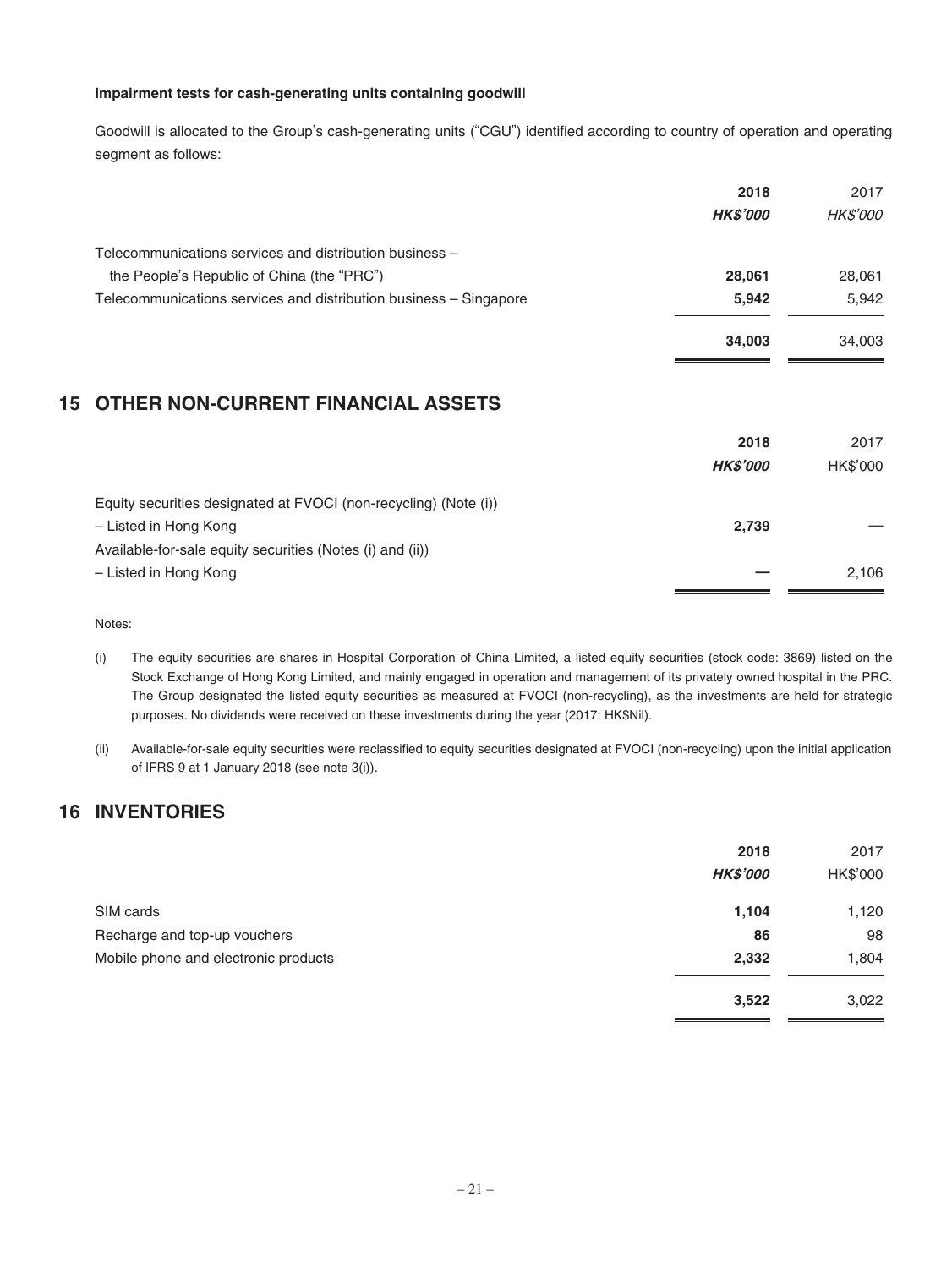# **17 RECEIVABLES, DEPOSITS AND PREPAYMENTS**

|                                             | 2018            | 2017     |
|---------------------------------------------|-----------------|----------|
|                                             | <b>HK\$'000</b> | HK\$'000 |
| Trade receivables                           | 55,576          | 15,728   |
| Less: loss allowance                        | (218)           |          |
|                                             | 55,358          | 15,728   |
| Other receivables, deposits and prepayments | 14,309          | 6,697    |
|                                             | 69,667          | 22,425   |

All of the other trade and other receivables are expected to be recovered or recognised as expense within one year.

#### Ageing analysis

As of the end of the reporting period, the ageing analysis of trade debtors, based on the invoice date and net of loss allowance, is as follows:

|                                    | 2018<br><b>HK\$'000</b> | 2017<br><i>HK\$'000</i> |
|------------------------------------|-------------------------|-------------------------|
| Within 1 month                     | 20,900                  | 11,348                  |
| Over 1 month but within 3 months   | 16,093                  | 3,809                   |
| Over 3 months but within 6 months  | 10,201                  | 489                     |
| Over 6 months but within 12 months | 8,164                   | 82                      |
|                                    | 55,358                  | 15,728                  |

Generally, the provision of telecommunications services and distribution business to the Group's major customers, including their dealers, are made in an open account with credit terms up to 60 days after the date of invoice. Subject to negotiations, credit terms can be extended to three to six months (2017: three to four months) for certain customers with well-established trading and payment records on a case-by-case basis. Provision of telecommunications services to the Group's prepaid users are billed in advance, whereas postpaid users are made in an open account with credit terms up to 12 days after the date of invoice.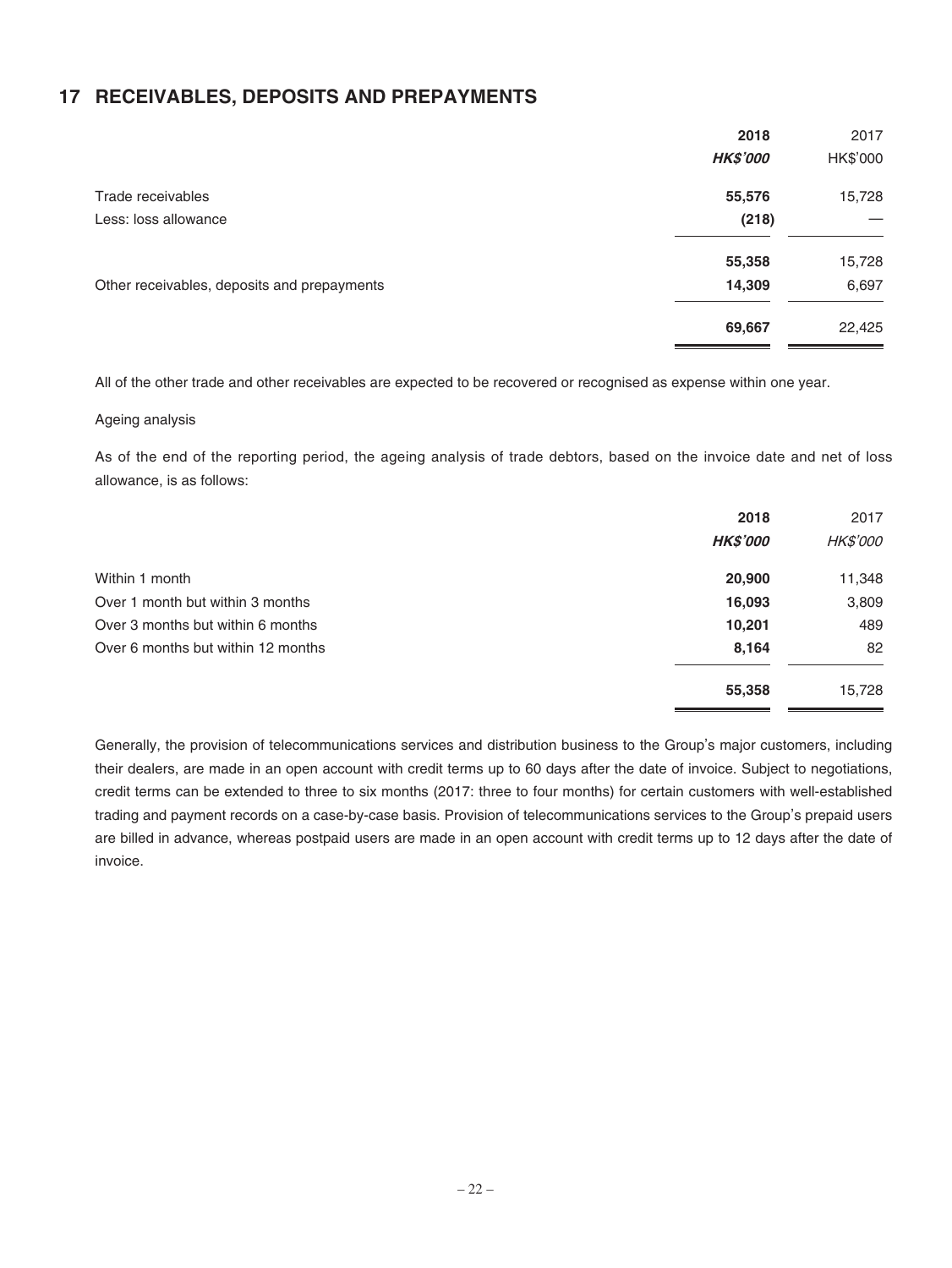# **18 PLEDGED BANK DEPOSITS AND CASH AND CASH EQUIVALENTS**

|                                                                               | 2018            | 2017     |
|-------------------------------------------------------------------------------|-----------------|----------|
|                                                                               | <b>HK\$'000</b> | HK\$'000 |
| Deposits with banks                                                           | 1,366           | 33,266   |
| Cash at banks and other financial institution                                 | 14,448          | 24,889   |
| Cash on hand                                                                  | 97              | 14       |
|                                                                               | 15,911          | 58,169   |
| Less: pledged bank deposit (note)                                             | (200)           |          |
| Cash and cash equivalents in the consolidated statement of financial position | 15,711          | 58,169   |

Note: Bank deposits of HK\$200,000 (2017: HK\$Nil) were pledged for the issuance of a performance bond by a bank (Note 21).

# **19 PAYABLES AND ACCRUALS AND CONTRACT LIABILITIES**

|                                  | 31 December     | 1 January       | 31 December     |
|----------------------------------|-----------------|-----------------|-----------------|
|                                  | 2018            | 2018 (Note (i)) | 2017 (Note (i)) |
|                                  | <b>HK\$'000</b> | <b>HK\$'000</b> | HK\$'000        |
| <b>Trade payables</b>            |                 |                 |                 |
| - amounts due to related parties | 14              | 23              | 23              |
| - amounts due to third parties   | 5,822           | 4,960           | 4,960           |
|                                  | 5,836           | 4,983           | 4,983           |
| Other payables and accruals      |                 |                 |                 |
| - accrued charges and deposits   | 4,250           | 3,423           | 3,423           |
| - deferred income (Note (ii))    |                 |                 | 1,156           |
|                                  | 4,250           | 3,423           | 4,579           |
| <b>Contract liabilities</b>      |                 |                 |                 |
| Telecommunications services      |                 |                 |                 |
| - advance payments (Note (ii))   | 886             | 1,156           |                 |
|                                  | 10,972          | 9,562           | 9,562           |

Trade and other payables (including amounts due to related parties) are expected to be settled within one year or are repayable on demand.

Notes:

- (i) The Group has initially applied IFRS 15 using the cumulative effect method and adjusted the opening balance at 1 January 2018. Comparative information has not been restated.
- (ii) Upon the adoption of IFRS 15, these amounts were reclassified from payables and accruals to contract liabilities. Payables and accruals and contract liabilities are aggregated into a single line item "Payables and accruals and contract liabilities" on the face of the consolidated statement of financial position (see note 3(ii)).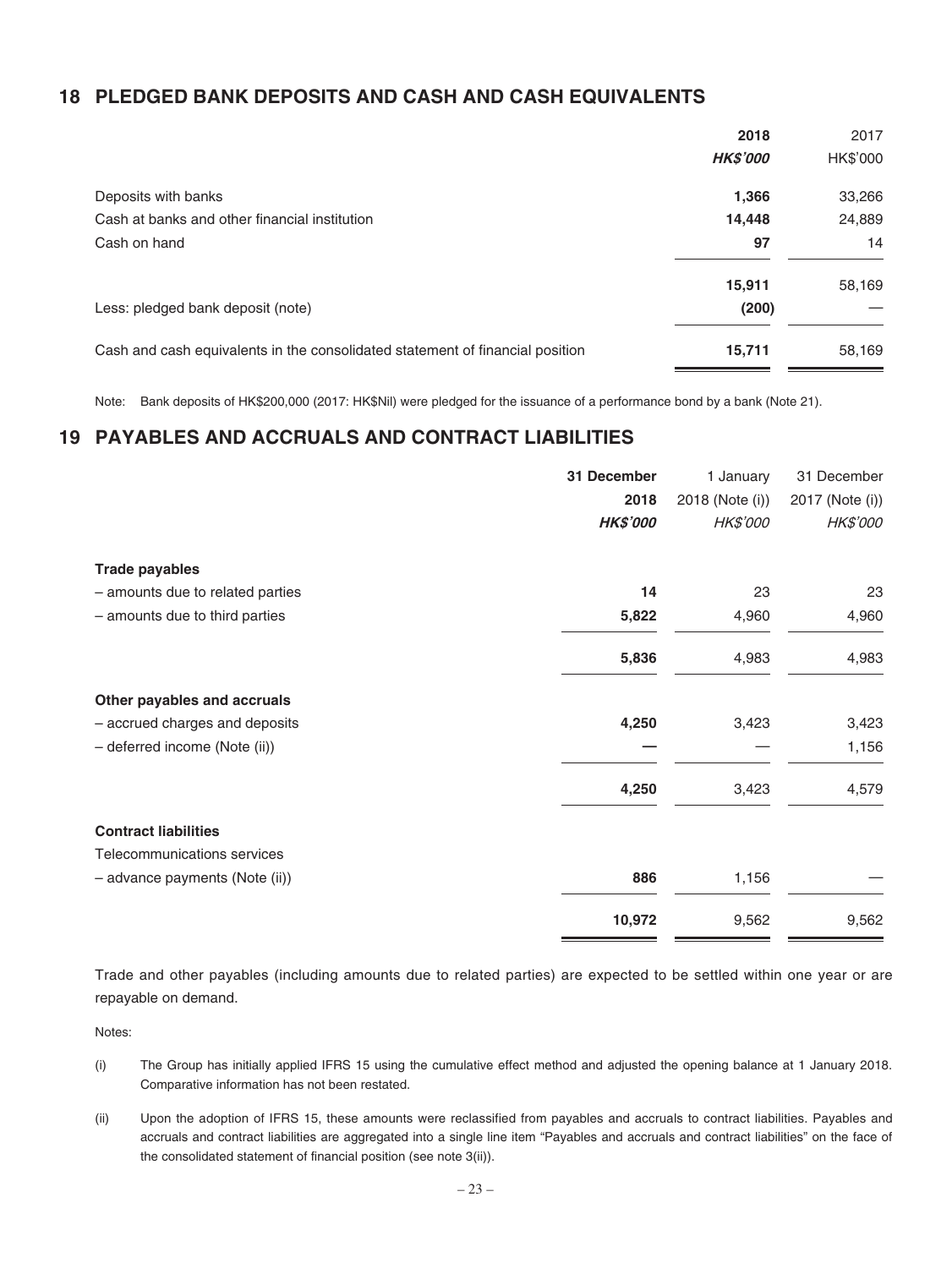### **(a) Trade payables**

As of the end of the reporting period, the ageing analysis of trade payables, based on the invoice date, is as follows:

|                                   | 2018            | 2017            |
|-----------------------------------|-----------------|-----------------|
|                                   | <b>HK\$'000</b> | <b>HK\$'000</b> |
| Within 1 month                    | 1,927           | 3,764           |
| Over 1 month but within 3 months  | 1,554           | 1,218           |
| Over 3 months but within 6 months | 2,355           | 1.              |
|                                   | 5,836           | 4,983           |

#### **(b) Contract liabilities**

Typical payment terms which impact on the amount of contract liabilities recognised are as follows:

The Group provides telecommunications services to customers through a variety of plans on a prepaid basis. Revenue is recognised using an output method, either as the service entitlement units are used or as time elapses, because it reflects the pattern by which the Group satisfies the performance obligation through the transfer of service to the customer. The service is generally billed in advance, which results in a contract liability.

The above balances represent the aggregate amount of the transaction price allocated to the performance obligations that are unsatisfied or partially satisfied at the end of the reporting period, all of which will be recognised as revenue during the subsequent reporting period.

Movements in contract liabilities

|                                                                              | 2018            |
|------------------------------------------------------------------------------|-----------------|
|                                                                              | <b>HK\$'000</b> |
| Balance at 1 January                                                         | 1,156           |
| Decrease due to the recognition of revenue for contract                      |                 |
| liabilities at the beginning of the year                                     | (1, 156)        |
| Increase due to cash received during the year                                | 48,336          |
| Decrease due to the recognition of revenue for cash received during the year | (47, 450)       |
| Balance at 31 December                                                       | 886             |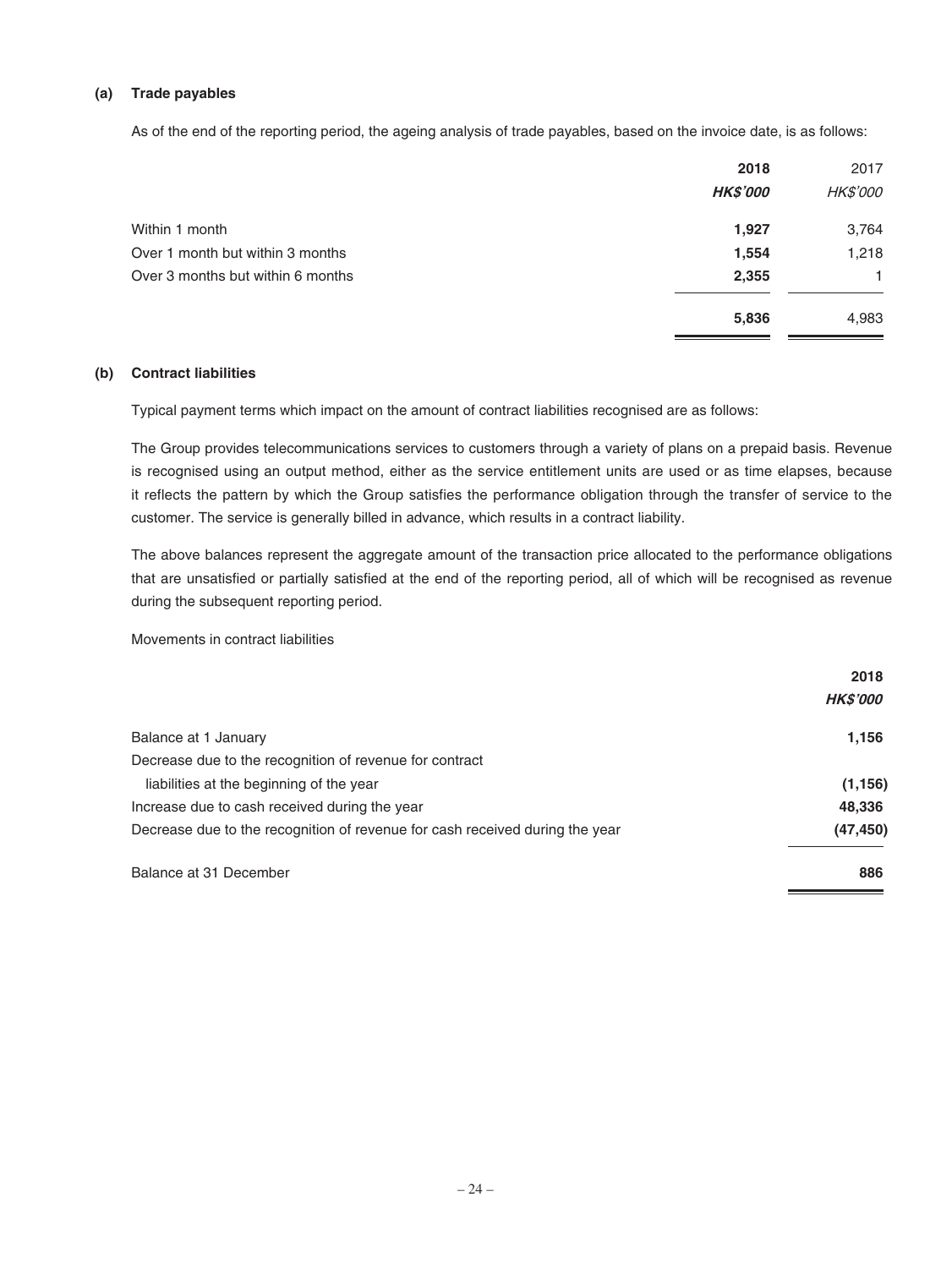### **20 COMMITMENTS**

(a) Capital commitments outstanding at 31 December 2018 not provided for in the financial statements were as follows:

|                | 2018<br><b>HK\$'000</b> | 2017<br>HK\$'000 |
|----------------|-------------------------|------------------|
| Contracted for | 1,141                   | 779              |

(b) At 31 December 2018, the total future minimum lease payments under non-cancellable operating leases are payable as follows:

|                                 | 2018                |                 | 2017       |                 |
|---------------------------------|---------------------|-----------------|------------|-----------------|
|                                 | <b>Transmission</b> |                 |            | Transmission    |
|                                 | <b>Properties</b>   | lines           | Properties | lines           |
|                                 | <b>HK\$'000</b>     | <b>HK\$'000</b> | HK\$'000   | <b>HK\$'000</b> |
| Within 1 year                   | 1,341               | 841             | 251        | 623             |
| After 1 year but within 5 years | 359                 | 131             | 403        | 400             |
| After 5 years                   | 247                 |                 | 357        |                 |
|                                 | 1,947               | 972             | 1,011      | 1,023           |

The Group is the lessee in respect of a number of properties and transmission lines held under operating lease agreements. The leases typically run for an initial period of one to ten years (2017: one to ten years), with an option to renew the lease when all terms are renegotiated. None of the leases includes contingent rentals.

### **21 CONTINGENT LIABILITY**

Other than the contingent consideration payables as disclosed in note 12(a), as at 31 December 2018, performance bond of HK\$200,000 was given by a bank in favour of the Office of the Communications Authority as security for the due performance and observance of the Group's obligation under Services-Based Operator Licence. The Group has pledged bank deposits for the above performance bond (note 18). At the end of the reporting period, the directors do not consider it probable that a claim will be made against the Group.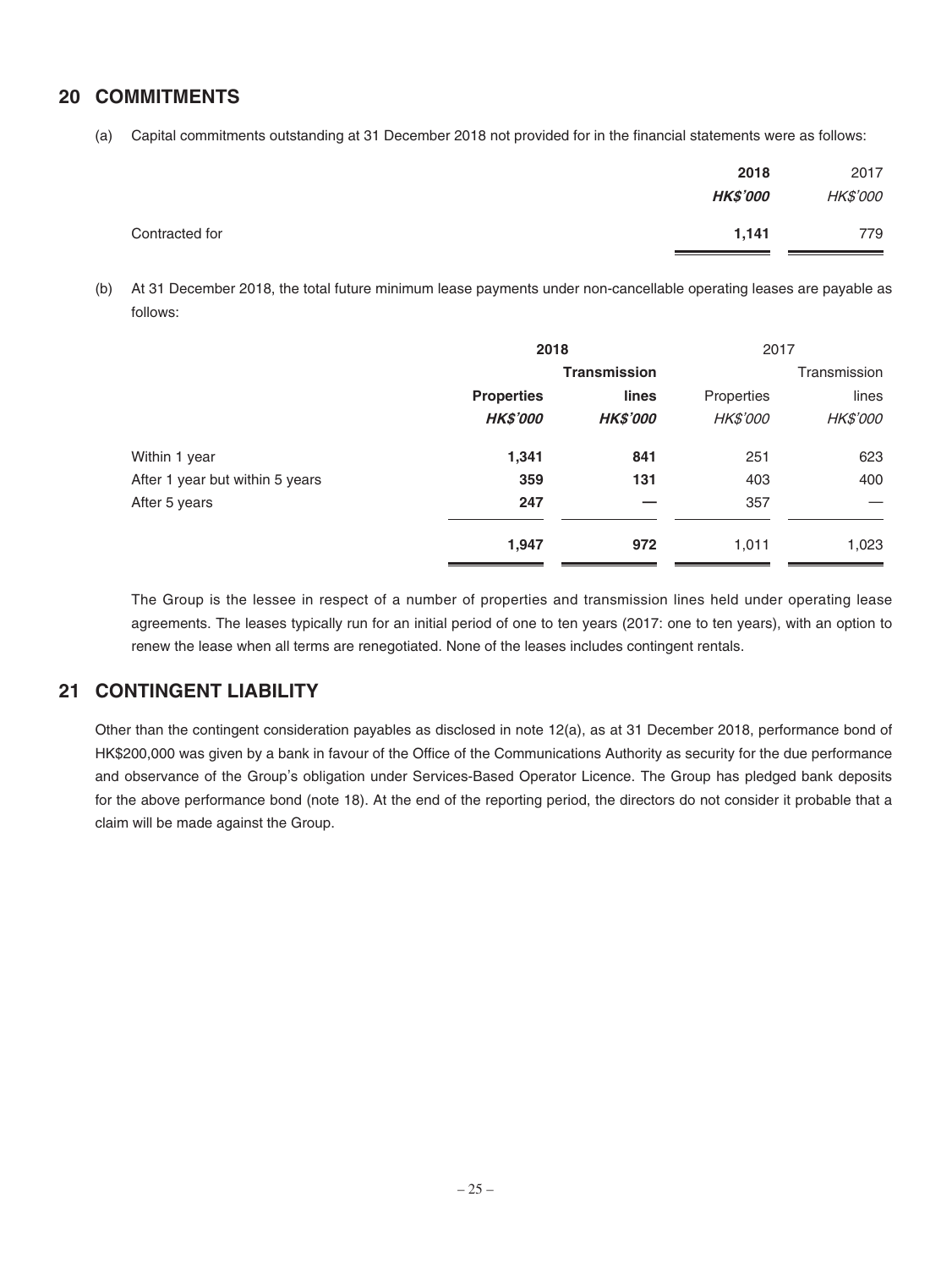# **MANAGEMENT DISCUSSION AND ANALYSIS**

# **BUSINESS REVIEW AND OUTLOOK**

### **Business in Hong Kong**

The Group is a mobile virtual network operator ("MVNO") which is principally engaged in the provision of mobile telecommunications services and telecommunications value-added services. The Group does not have its own telecommunications network infrastructure and its business mainly involves the trading of the airtime and mobile data sourced from several mobile network operators ("MNOs") in and outside Hong Kong and subsequently sold the airtime and mobile data through different channels and in various forms to users and dealers. The Group also provides telesales dealership services and other services.

The Group has successfully upgraded its network in Hong Kong to be compatible with the 4G network in October 2017 and thereafter introduced the 4G services. With the introduction of the new 4G services together with the additional coverage provided by an existing service provider, the Group is able to broaden its mobile roaming coverage to over 60 countries and to launch a new mobile roaming application called "DIRECT-TX", for users to make phone calls through the application in the broadened coverage. The Group continued its marketing efforts in promoting its new 4G telecommunications services and is currently actively contacting distributors for distribution of its various 4G products. The Group has entered into distribution contracts with three distributors in 2017 and a number of distributors have also expressed their interests in becoming the Group's distributors. Among the three distribution contracts the Group has entered into, contracts with two of the distributors included a term that the distributors would commit subscription of not less than HK\$29 million and HK\$21.3 million worth of airtime and mobile data services in aggregate throughout the period ended 31 December 2018, respectively. For the year ended 31 December 2018, the two contracts with committed subscription have been fulfilled and the Group is confident to enter into new contracts with distributors with committed subscription in the near future.

As a result of the above measures, the number of users of the Group increased significantly since October 2017. The monthly average number of activated phone numbers for the year ended 31 December 2018 increased by approximately 90.2% to 106,547 when compared to 56,007 for the last corresponding year. The average revenue per user ("ARPU") of the Group increased from approximately HK\$22.4 for the year ended 31 December 2017 to approximately HK\$38.4 for the year ended 31 December 2018. The revenue derived from the provision of telecommunications services increased by approximately 2.3 times to approximately HK\$49,063,000 for the year ended 31 December 2018 compared to approximately HK\$15,052,000 for the last corresponding year.

The Group is confident that the various 4G product offering will help the Group to broaden its user base as well as the total usage of airtime and mobile data, which in turn will strengthen the market position of the Group and increase its revenue as well as the market share of the Group in the competitive telecommunication industry.

In the second quarter of 2018, the Group has diversified its business in Hong Kong to the distribution of mobile phone and electronic products. For the year ended 31 December 2018, the revenue generated from such distribution business was approximately HK\$60,596,000 which represents the sales proceeds of the mobile phone and electronic products, net of returns and discounts.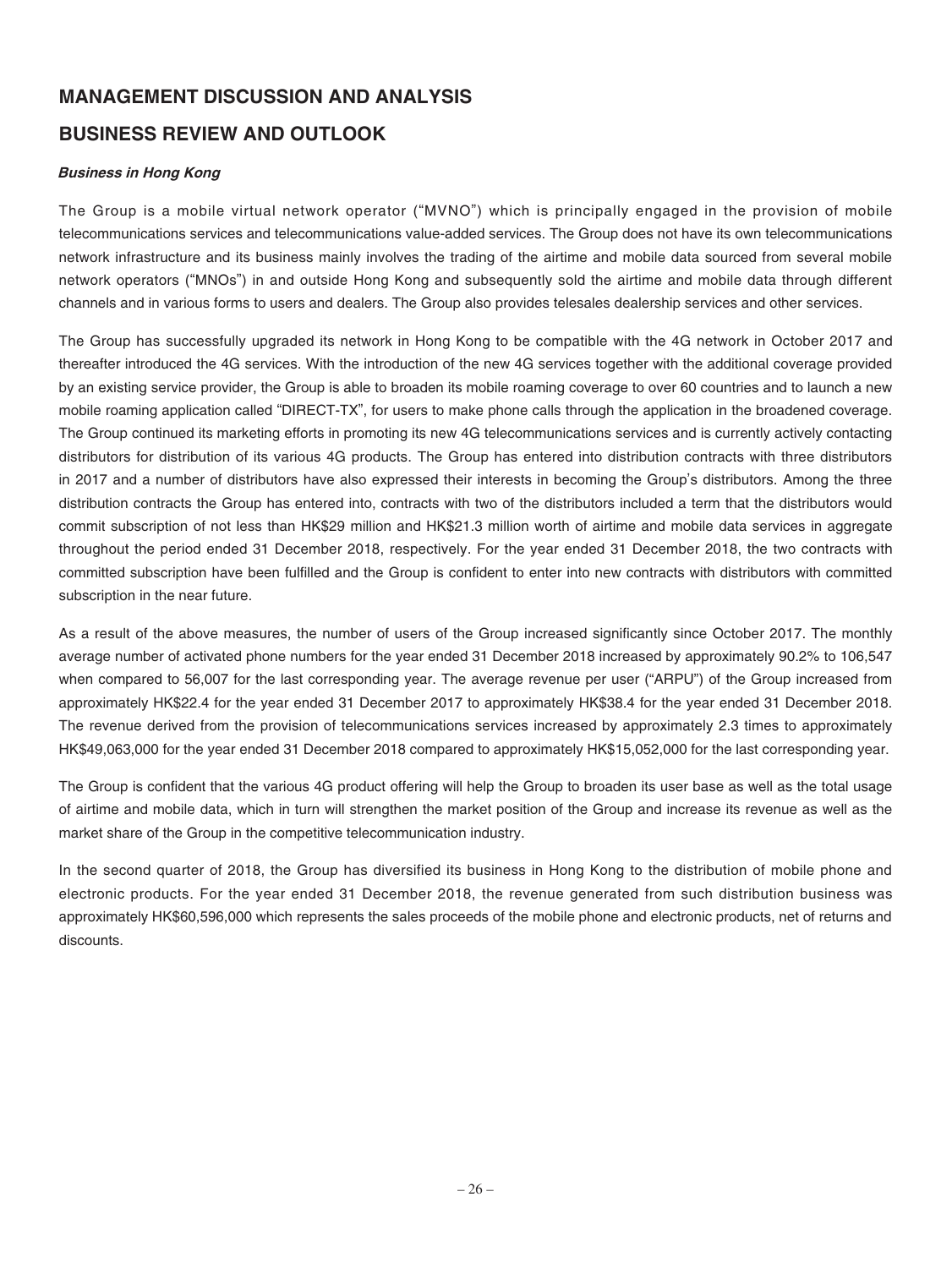In addition, the Group has signed a cooperation agreement with a hotel booking service provider, in which the Group shall provide free mobile telecommunications services, including airtime and mobile data usage, to guests of hotels in and outside of Hong Kong who have made their hotel bookings through the designated hotel booking application or platform. The Group shall receive a commission rebated by the hotel booking service provider for the services rendered. The hotel booking application and platform have been developed and launched in the fourth quarter of 2017.

### **Business in the PRC**

On 8 September 2017, the Group completed the acquisition of Joint Top Investments Limited ("Joint Top") together with its subsidiary, Guangzhou Directel Telecommunications Limited\* 廣州直通電訊有限公司 ("GZDT") (together with Joint Top, the "Joint Top Group") (the "PRC Acquisition"). Following the completion of the acquisition, Joint Top became an indirect wholly-owned subsidiary of the Company and thereafter, the Group has been engaging in the provision of mobile telecommunications services and distribution business in Guangdong province in the PRC.

GZDT is principally engaged in three main businesses. The first is the provision of mobile telecommunications services in Guangdong province of the PRC, especially focusing on prepaid telecommunications business. It strategically sets inbound and outbound travellers as its target end users for its pre-paid telecommunications products in view of the strong demand for local and roaming telecommunications services from inbound and outbound travellers respectively. GZDT principally carries two major categories of pre-paid telecommunications products, namely (i) local pre-paid products which mainly target inbound travellers to the PRC and allow users to enjoy voice calls and mobile data services in the PRC without incurring roaming charges; and (ii) roaming pre-paid products which mainly target PRC outbound travellers who would like to enjoy voice calls and mobile data services during their overseas travels at lower charges. GZDT distributes the roaming pre-paid products mainly through its established network including travel agents, hotels, telecommunications services/equipment agents/distributors, retail stores/chains, automobile 4S shops and others.

GZDT has successfully secured contracts with 5 sales channels/distributors for the pre-paid telecommunications business. Out of the 5 contracts, (i) two contracts are with local distributors which include a term that each distributor has committed subscription of not less than RMB20 million worth of mobile and data services in aggregate for the coming two years from the date of respective contracts; and (ii) one contract is with a distributor which include a term that the relevant distributor has agreed to procure not less than RMB5 million worth of annual sales of telecommunications services provided by GZDT during the three years contract term.

GZDT has engaged in the provision of mobile and data top-up services sourced from the dealers of the 3 major mobile network operators in the PRC and resale to ultimate users through the e-commerce platform which is connected to various online payment platforms. The various function of mobile phones such as online shopping, mobile navigation, video watching and online games playing etc. lead to increasing demand for mobile data traffic and trouble faced by mobile users of insufficient data traffic. Through the new mobile and data top-up services provided by GZDT, the mobile users can enjoy a special discount rate on the mobile and data top up which superimpose on their original mobile data packages and thus solve the particular needs of the users such as roaming day plan and video watching plan. For the year ended 31 December 2018, the revenue generated from the provision of mobile and data top-up services increased by approximately 2.8 times to approximately HK\$46,388,000 when compared with approximately HK\$12,229,000 for the period after the date of completion of the acquisition to 31 December 2017. The Directors believe that the growing demand of mobile data traffic will make a great contribution to the Group's overall revenue in the coming years.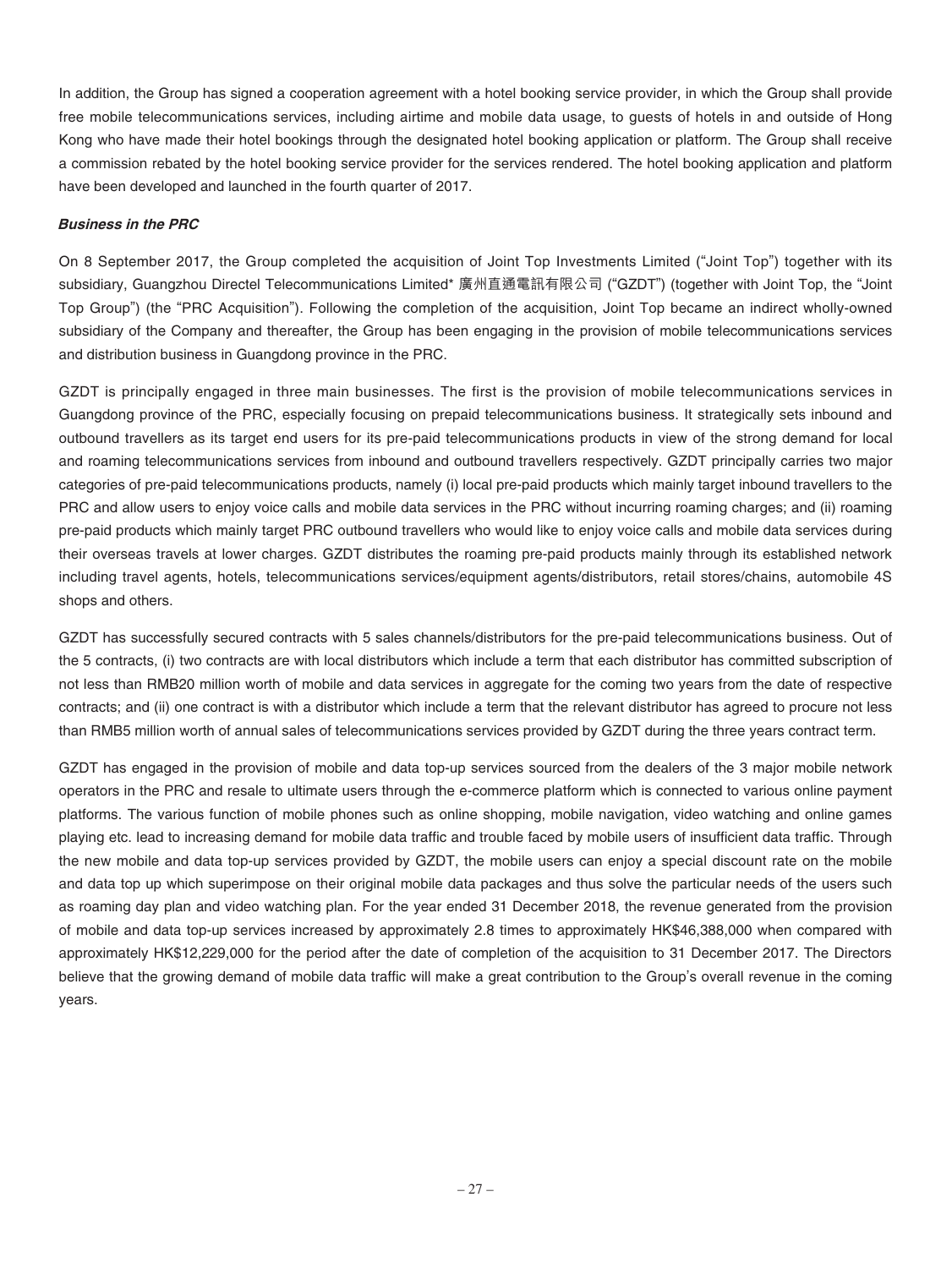In addition to pre-paid telecommunications business, GZDT has leveraged its established relationship and connection with telecommunications services/equipment agents/distributors to commence the mobile phones distribution business. GZDT has entered into mobile phone and electronic products supply contracts with two suppliers in different provinces of the PRC which enable GZDT to sell the most popular and price competitive handsets to dealers. At the same time, GZDT is actively negotiating with other telecommunications equipment distributors for further potential business co-operation.

GZDT has successfully secured a contract with a telecommunications equipment distributor which includes a term that the relevant distributor has committed to procure sales of mobile phones and electronic products in aggregate of not less than RMB50 million throughout the period ending 31 December 2020. For the year ended 31 December 2018, the revenue generated from the distribution business which represents the sales proceeds of the mobile phone and electronic products, net of returns and discounts, increased by approximately 92.5% to approximately HK\$26,905,000 when compared with approximately HK\$13,976,000 for the period after the date of completion of the acquisition to 31 December 2017.

In addition to the abovementioned, the Group obtained the Mainland and Hong Kong Closer Economic Partnership Arrangement ("CEPA") qualification in June 2017 and obtained the approval letter from the Guangdong Communications Administration 廣 東 省通信管理局備案批准 in December 2017 which allows the Group to sell its SIM cards through distributors to local customers in Guangdong Province who intend to travel abroad and use data services while they are abroad. In view of this, GZDT acts as a new distribution channel of the Group's products (especially the 4G roaming products as mentioned above) in the Guangdong Province market. The Group will continue to leverage on the established network and sales channels of GZDT to penetrate into the PRC market. In a longer term perspective, it is the Group's plan to use GZDT as a platform to reach other PRC markets outside the Guangdong Province. Thus, the Company is of the view that the PRC Acquisition will continue to enhance the Group's operation, broaden its revenue source and expand its geographical reach.

For identification only

### **Business in Singapore**

On the other hand, the Group always targets to expand its business to Southeast Asia. In September 2017, the Group completed an acquisition of South Data Communication Pte. Ltd. ("South Data"), a company incorporated in Singapore, which is principally engaged in the provision of telecommunications services and distribution business in Singapore. Following the completion of the acquisition, South Data became an indirect wholly-owned subsidiary of the Company and acts as the Group's platform to establish a foothold in the telecommunications market in Singapore. South Data has entered into contracts with several distributors in 2018 for the pre-paid telecommunications business. For the year ended 31 December 2018, the revenue derived from the provision of telecommunications services was approximately HK\$9,517,000. In respect of the distribution business, South Data has already successfully secured a contract with one of the largest e-commerce platform operator in Singapore (the "E-commerce Platform Operator") as a sale channel in which it will purchase mobile and data top-up e-vouchers from South Data and then resell to ultimate mobile users and the E-commerce Platform Operator has committed to procure not less than SGD36 million worth of mobile and data top-up credits in aggregate throughout the period ending 31 December 2020. The E-commerce Platform Operator has a wide distribution channel of over 800 point of sales in Singapore and the ultimate users can easily top up their mobile phones through various popular payment methods such as credit cards and online payment. For the year ended 31 December 2018, the revenue derived from the distribution of mobile and data top-up business increased by approximately 2.6 times to approximately HK\$63,649,000 when compared with approximately HK\$17,839,000 for the last corresponding year. The Directors are confident that the new business would greatly improve the Group's business performance and operation and act as a milestone in the expansion of telecommunications market to other Asia Pacific territories.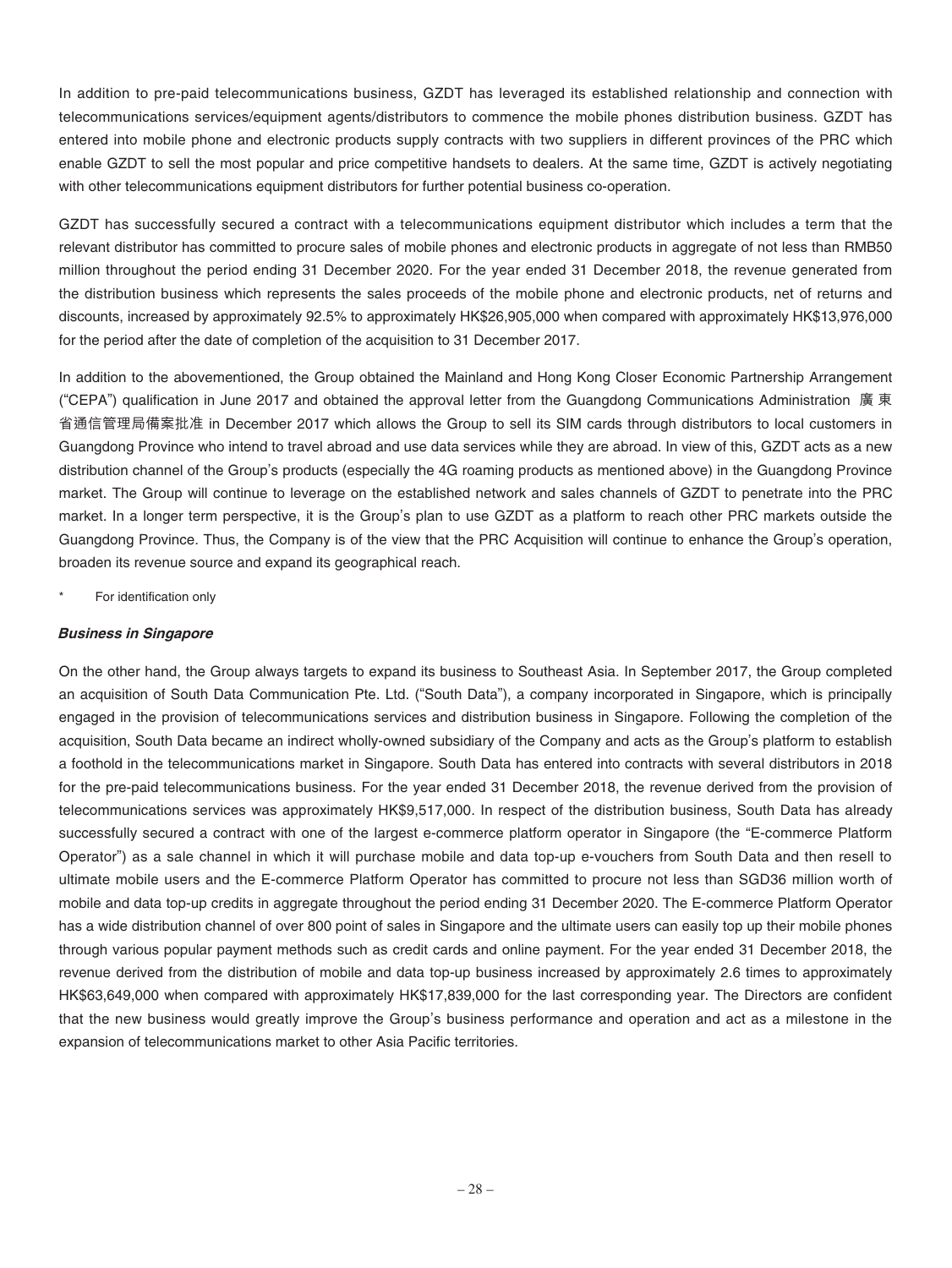The Company is also continuously exploring suitable business development/investment opportunities in the relevant telecommunications business, and will issue announcement(s) in accordance with the applicable GEM Listing Rules, as and when appropriate.

Besides exploring new revenue sources, the Group will at the same time implement stringent cost control measures in order to improve its business and financial performance. The Group is currently negotiating with the service providers to further reduce (i) the unit cost of airtime and mobile data; and (ii) the level of monthly minimum purchase amount which was previously agreed with the MNOs.

# **FINANCIAL REVIEW**

### **Revenue**

For the year ended 31 December 2018, the revenue of the Group increased to approximately HK\$256,279,000 compared to approximately HK\$59,096,000 for the last corresponding year, representing an increase of approximately 3.3 times. Revenue from the provision of telecommunications services and distribution business accounted for approximately HK\$105,130,000 and HK\$151,149,000 respectively, representing approximately 41.0% and 59.0% of the Group's revenue for the year ended 31 December 2018, respectively. The increase was mainly attributable to the revenue generated from the provision of telecommunications services and distribution business by the acquisition of the wholly owned subsidiaries in September 2017 and the revenue generated from the increase in usage of mobile data after the launch of new 4G service in the fourth quarter of 2017.

### **Cost of Sales**

The Group's cost of sales increased by approximately 3.3 times to approximately HK\$235,009,000 for the year ended 31 December 2018 compared to approximately HK\$54,208,000 for the last corresponding year. The increase was mainly attributable to the increase in cost of roaming data from the provision of telecommunications services and the new distribution business by the acquisition of the wholly owned subsidiaries in September 2017.

### **Gross Profit**

The gross profit of the Group for the year ended 31 December 2018 increased by approximately 3.4 times to approximately HK\$21,270,000 when compared to approximately HK\$4,888,000 for the last corresponding year and the gross profit margin remained the same of 8.3% for the year ended 31 December 2018 when compared to the last corresponding year. The increase in gross profit was mainly attributable to (i) the increase of revenue from the provision of telecommunications services and the reduction of the minimum requirement of the monthly purchase amount adopted by the MNOs and (ii) the gross profit contributed from the new distribution business by the acquisition of the wholly owned subsidiaries in September 2017.

### **Other Income**

The Group's other income for the year ended 31 December 2018 decreased by approximately 62.0% to approximately HK\$374,000 when compared with approximately HK\$984,000 for the last corresponding year. The decrease was mainly attributable to the decrease of interest income from bank deposits.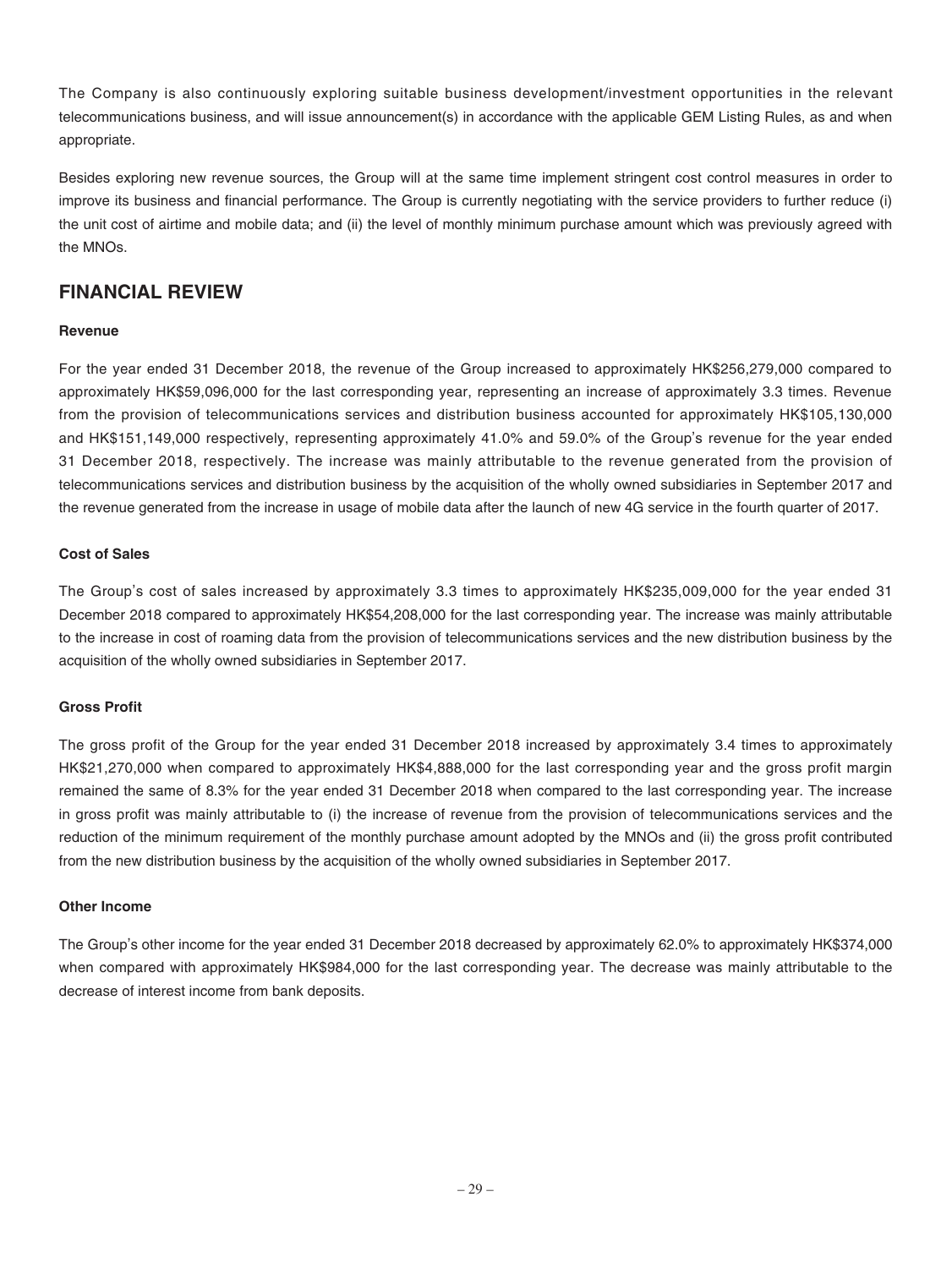#### **Other Net (Loss)/Income**

For the year ended 31 December 2017, the Group recorded other net income of approximately HK\$944,000 while for the year ended 31 December 2018, the Group incurred other net loss of approximately HK\$4,285,000. The incurrence of other net loss was mainly due to foreign exchange loss arising from the movements in the exchange rate between Hong Kong dollars and Renminbi during the year and the increase in fair value change on contingent consideration payables amounted to approximately HK\$2,991,000 for the acquisition of Joint Top Group in September 2017.

### **Administrative and Other Operating Expenses**

The Group's administrative and other operating expenses for the year ended 31 December 2018 increased by approximately 40.1% to approximately HK\$19,294,000 when compared to approximately HK\$13,775,000 for the last corresponding year. The increase was primarily due to the amortisation of intangible assets acquired in the second half of 2017, the increase of staff cost and depreciation.

### **Income Tax Credit**

The Group's income tax credit for the year ended 31 December 2018 decreased by approximately 78.7% to approximately HK\$157,000 when compared to approximately HK\$737,000 for the last corresponding year. The decrease was mainly attributable to the reduced recognition of unutilised tax losses during the year.

### **Loss Attributable to Shareholders**

The Group recorded a loss attributable to equity shareholders of the Company for the year ended 31 December 2018 of approximately HK\$1,778,000, representing a decrease of approximately 71.4% when compared with approximately HK\$6,222,000 for the last corresponding year. Excluding the effect of the increase in fair value change on contingent consideration payables amounted to approximately HK\$2,991,000 for the acquisition of Joint Top Group in September 2017, the Group recorded a profit of approximately HK\$1,213,000 for the year ended 31 December 2018 which was primarily attributable to (i) the increase in revenue from the provision of telecommunications services and distribution businesses arising from the acquisition of the subsidiaries in the PRC and Singapore in September 2017; and (ii) the profit generated from the increase of telecommunications services rendered due to the introduction of the 4G services in October 2017.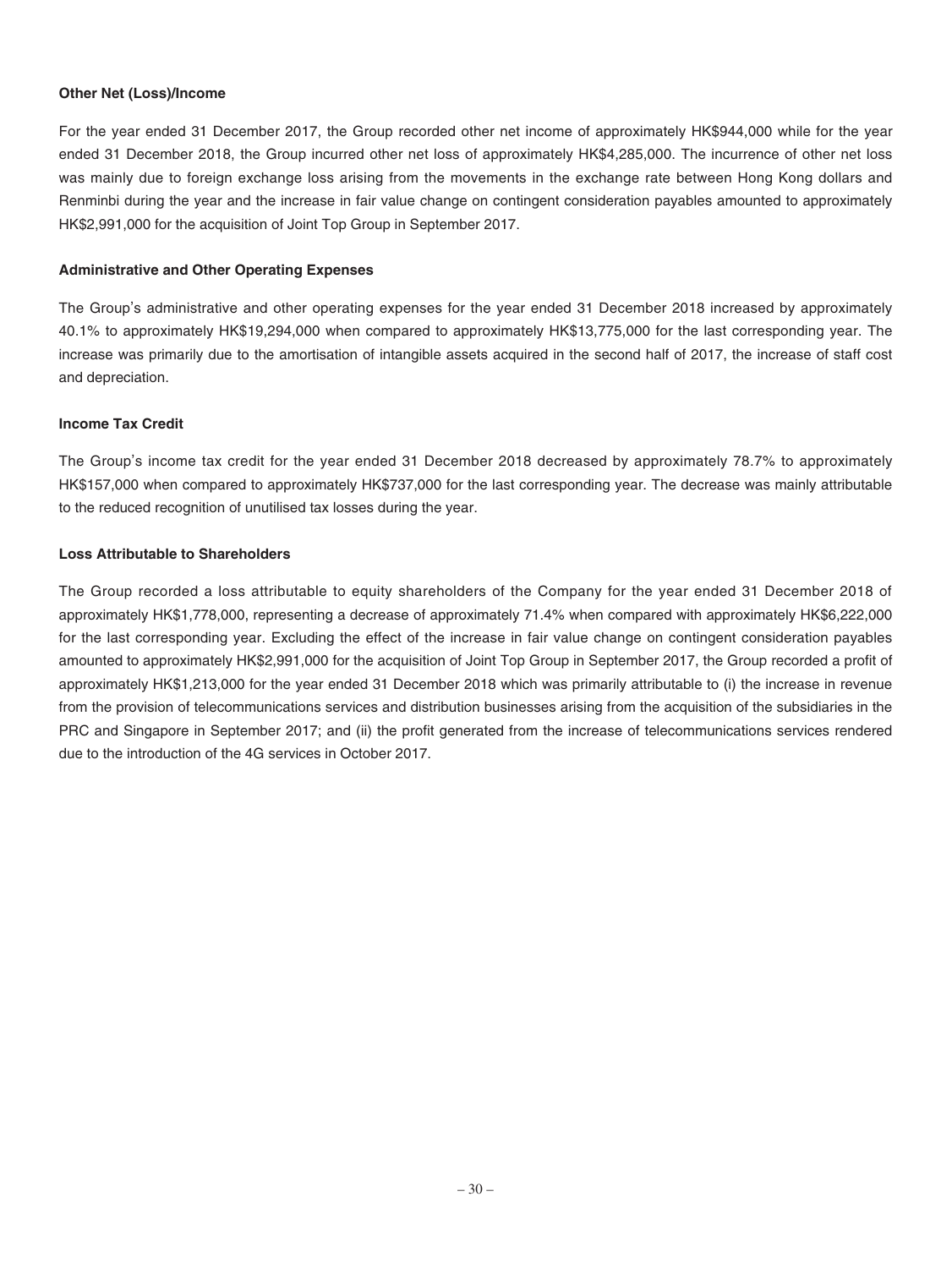# **OTHER INFORMATION**

Update on the use of proceeds from the placing of the shares of the Company ("Placing") completed on 2 June 2010 ("IPO Proceeds")

This section is made by the Company to provide an update on the use of IPO Proceeds.

The IPO Proceeds were approximately HK\$69.2 million, amongst which approximately HK\$59.5 million had been utilised up to 31 December 2018. As disclosed in the announcement of the Company dated 12 September 2018, the Directors had resolved to change part of the use of the unutilised net proceeds from the Placing. Therefore, the breakdown of the Company's actual use of the IPO Proceeds up to 31 December 2018 is as follows:

|                                                                    |                     | <b>Resolved</b>                           |                                                          |
|--------------------------------------------------------------------|---------------------|-------------------------------------------|----------------------------------------------------------|
|                                                                    | <b>Proposed use</b> | change of use                             |                                                          |
|                                                                    | of the IPO          | of the IPO                                |                                                          |
|                                                                    | Proceeds as         | Proceeds as                               |                                                          |
|                                                                    | disclosed in        | disclosed in the                          |                                                          |
|                                                                    | the prospectus      |                                           | announcement Actual use of the                           |
|                                                                    | of the Company      | dated 12<br><b>September</b><br>2018 (the | <b>IPO Proceeds</b><br>from the date<br>of listing to 31 |
|                                                                    | dated 28 May        |                                           |                                                          |
|                                                                    | 2010 (the           |                                           |                                                          |
|                                                                    |                     | "Prospectus") "Announcement")             | December 2018                                            |
|                                                                    | <b>HK\$ million</b> | <b>HKS million</b>                        | <b>HK\$</b> million                                      |
|                                                                    |                     |                                           | (unaudited)                                              |
| Expansion of the business of mobile phone services in Macau,       |                     |                                           |                                                          |
| Taiwan and other Asia Pacific territories                          | 22.7                | 22.7                                      | 22.7                                                     |
| Upgrading of the Group's telecommunications equipment for          |                     |                                           |                                                          |
| compatible with the mobile network operated by the Group's service |                     |                                           |                                                          |
| providers in Hong Kong and the PRC                                 | 20.8                | 12.8                                      | 11.9                                                     |
| Development and implementation of RF-SIM business plans            |                     |                                           |                                                          |
| in Hong Kong and Macau                                             | 18.9                | 12.3                                      | 4.3                                                      |
| Distribution of mobile phones and equipment overseas (Note)        |                     | 12.1                                      | 12.1                                                     |
| Working capital                                                    | 6.8                 | 9.3                                       | 8.5                                                      |
| Total                                                              | 69.2                | 69.2                                      | 59.5                                                     |
|                                                                    |                     |                                           |                                                          |

Note: As disclosed in the announcement of the Company dated 12 September 2018, the Directors had resolved to allocate part of the use of the unutilised net proceeds to distribution of mobile phones and equipment overseas.

Based on the information currently available and the Board's estimation of the future market condition, the Company intends to utilise approximately HK\$1.7 million (representing approximately 17.5% of the unutilised IPO Proceeds of approximately HK\$9.7 million) in the following manner: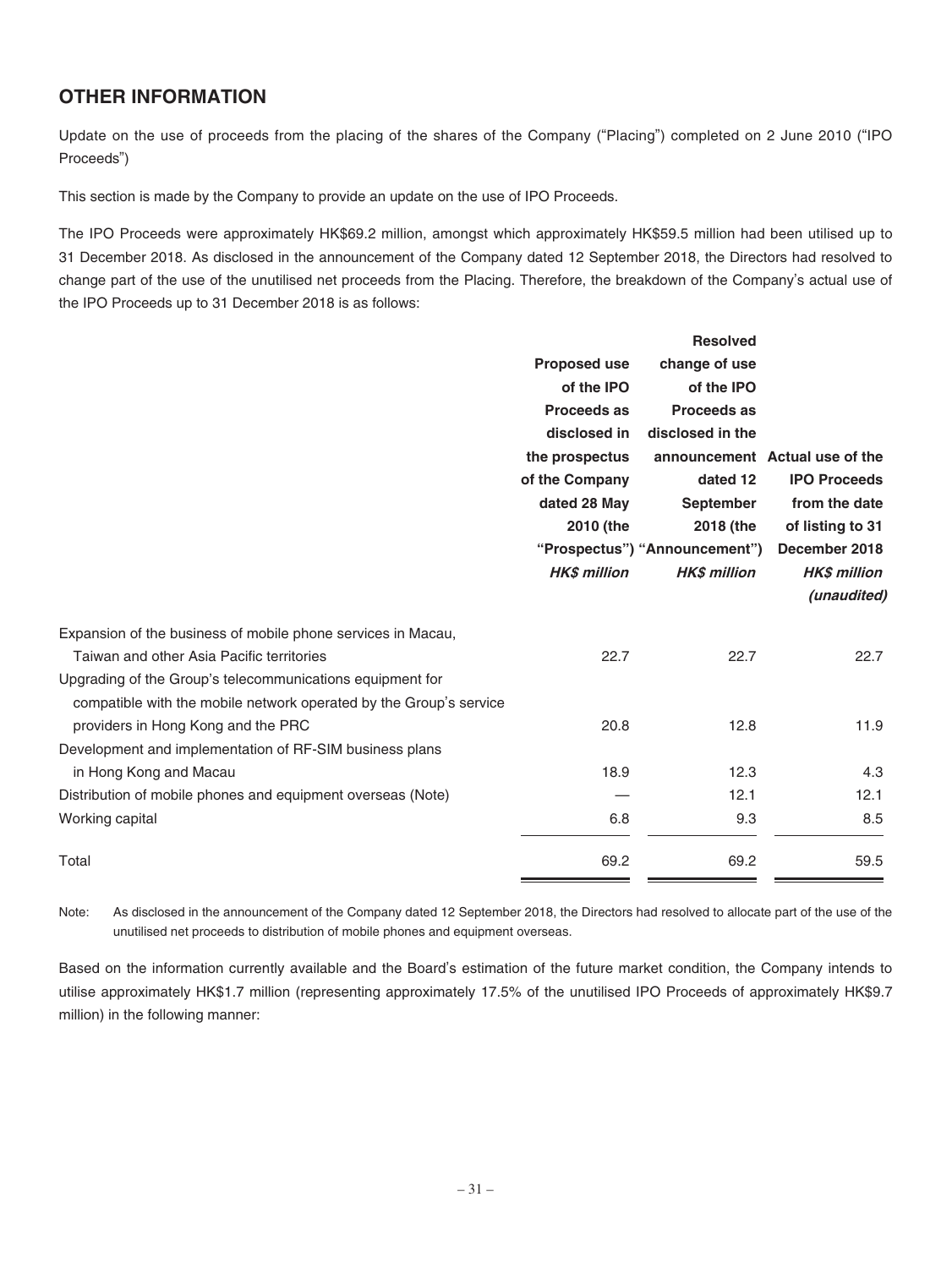### **1. Upgrading of the Group's telecommunications equipment for compatible with the mobile network operated by the Group's service providers in Hong Kong and the PRC**

Up to 31 December 2018, approximately HK\$11.9 million out of approximately HK\$12.8 million of the changed use of IPO Proceeds allocated to the upgrading of the Group's telecommunications equipment for compatible with the mobile network operated by the Group's service providers in Hong Kong and the PRC has been utilised. The Group has successfully upgraded its network in Hong Kong to be compatible with 4G network in October 2017, which supports higher-speed mobile data transmission. Although the Group began exploring options to upgrade its existing system to a 4G system since 2014, the upgrading work only started to take place in mid-2017 as significant amount of time has been spent on researching the technology and comparing quotations from various equipment suppliers and to solve the technical complications in transferring the Group's existing data from one system to the new system. The upgrade cost amounted to approximately HK\$8 million which includes the equipment cost of the 4G core networks, implementation cost of the core networks and first year system warranty. The Group plans to pay the entire upgrade cost by the IPO Proceeds, of which approximately HK\$7.1 million has been paid up to 31 December 2018 and the remaining HK\$0.9 million is expected to be paid in the first half of 2019. It is expected that no substantial cost will be further incurred for the upgrading of the 4G system within a short period of time.

### **2. Development and implementation of RF-SIM business plans in Hong Kong and Macau**

Up to 31 December 2018, approximately HK\$4.3 million out of approximately HK\$12.3 million of the changed use of IPO Proceeds allocated to development and implementation of RF-SIM business plans in Hong Kong and Macau has been utilised. Upon completion of the Placing, the Group originally intended to launch and promote the use of RF-SIM technology for applications including the access control services and promotion services for commercial customers and mobile wallet and payment services immediately upon the Placing. In view of this, the Group had explored with mobile network operators in Hong Kong to launch the above applications. However, the Group experienced difficulties in promoting the above applications to mobile network operators in Hong Kong because the market of electronic wallet and payment has been dominated by a stored value smart card system. The Group had also approached potential partners in Macau to attempt to launch similar RF-SIM applications but failed to reach any conclusion.

After attempting for around three years, the Group decided to shift the application of RF-SIM technology to smart living with mobile access to doors and other facilities. The Group approached various major residential property management companies to introduce the application of RF-SIM technology for smart living in large-scale private housing estates in Hong Kong. However, the co-operations were not materialised as the Group failed to agree the commercial terms with the management companies.

Since the completion of the Placing, the development and implementation of RF-SIM business continues to be one of the business development agendas of the Group and the Group continues to conduct in-house research to explore the different applications of the RF-SIM technology. The slow utilisation of the IPO Proceeds originally allocated to this segment was due to the slower than expected business development progress. The Company will closely monitor the development of its RF-SIM business and will consider the need to further change the use of the IPO Proceeds allocated to this segment if appropriate.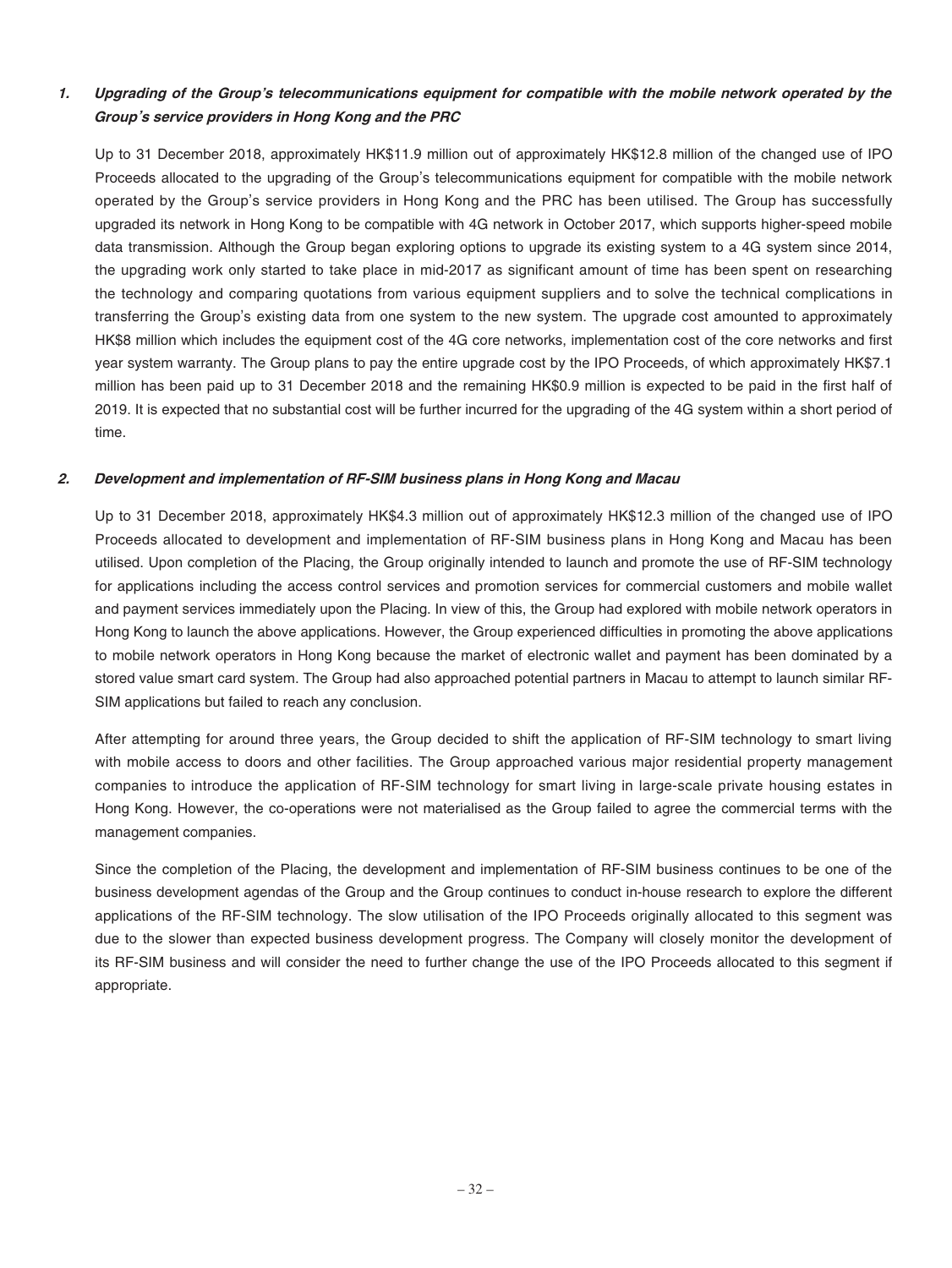### **3. Working capital**

The remaining HK\$0.8 million of the unutilised changed use of IPO Proceeds allocated to fund working capital and other general corporate purposes is expected to be applied to the same in the first quarter of 2019.

The remaining unutilised IPO Proceeds of approximately HK\$9.7 million have been placed as interest bearing deposits in banks. As at the date of this announcement, the Board confirmed that there is no plan to change the resolved change of the use of IPO Proceeds as disclosed in the announcement of the Company dated 12 September 2018. If there is any change to the resolved change of the use of IPO Proceeds, announcement will be published by the Company in accordance with the GEM Listing Rules.

# **CAPITAL STRUCTURE**

The Group adopts a sound financial policy, and the cash surplus is deposited with the banks to facilitate extra expenditure or investment. As at 31 December 2018, the Group had no outstanding loan or borrowing, and the gearing ratio (being ratio of total long term borrowings to equity) was therefore inapplicable. As at 31 December 2018, total equity attributable to equity holders of the Company amounted to approximately HK\$98,059,000 (as at 31 December 2017: approximately HK\$100,622,000).

As of 31 December 2018, the Company had an authorised share capital of HK\$100,000,000 divided into 10,000,000,000 shares of a par value of HK\$0.01 each ("Shares"), of which 3,112,500,000 Shares were issued.

# **LIQUIDITY AND FINANCIAL RESOURCES**

The Group normally finances its operations with internally generated cash flows and capital contribution from shareholders. As at 31 December 2018, the Group had net current assets of approximately HK\$78,128,000 (as at 31 December 2017: approximately HK\$74,164,000), including cash and cash equivalents of approximately HK\$15,711,000 (as at 31 December 2017: approximately HK\$58,169,000). The current ratio was 8.1 as at 31 December 2018, lower than 8.7 as at 31 December 2017.

### **FOREIGN EXCHANGE EXPOSURE**

The Group is exposed to currency risk primarily through sales and purchases which give rise to receivables, payables and cash balances that are denominated in a foreign currency, i.e. a currency other than the functional currency of the operations to which the transactions relate. The currencies giving rise to this risk are primarily Renminbi ("RMB"), Singapore dollars ("SGD") and United States dollars ("US\$"). The Group currently does not have hedging policy in respect of the foreign currency risk. However, management monitors the related foreign currency risk exposure closely and will consider hedging significant foreign currency risk exposure should the need arise. As at 31 December 2018, the Group did not have any derivatives for hedging against the exchange rate risk.

### **PLEDGE OF ASSETS**

As at 31 December 2018, bank deposits of HK\$200,000 (2017: Nil) were pledged for the issuance of a performance bond by a bank to a subsidiary in the Group.

### **CONTINGENT LIABILITY**

Other than the contingent consideration payable of HK\$33,433,000, as at the date of this announcement, a performance bond of HK\$200,000 was given by a bank in favour of the Office of the Communications Authority as security for the due performance and observance of the Group's obligation under Services-Based Operator Licence. The Group has pledged bank deposits for the above performance bond. The directors do not consider it probable that a claim will be made against the Group.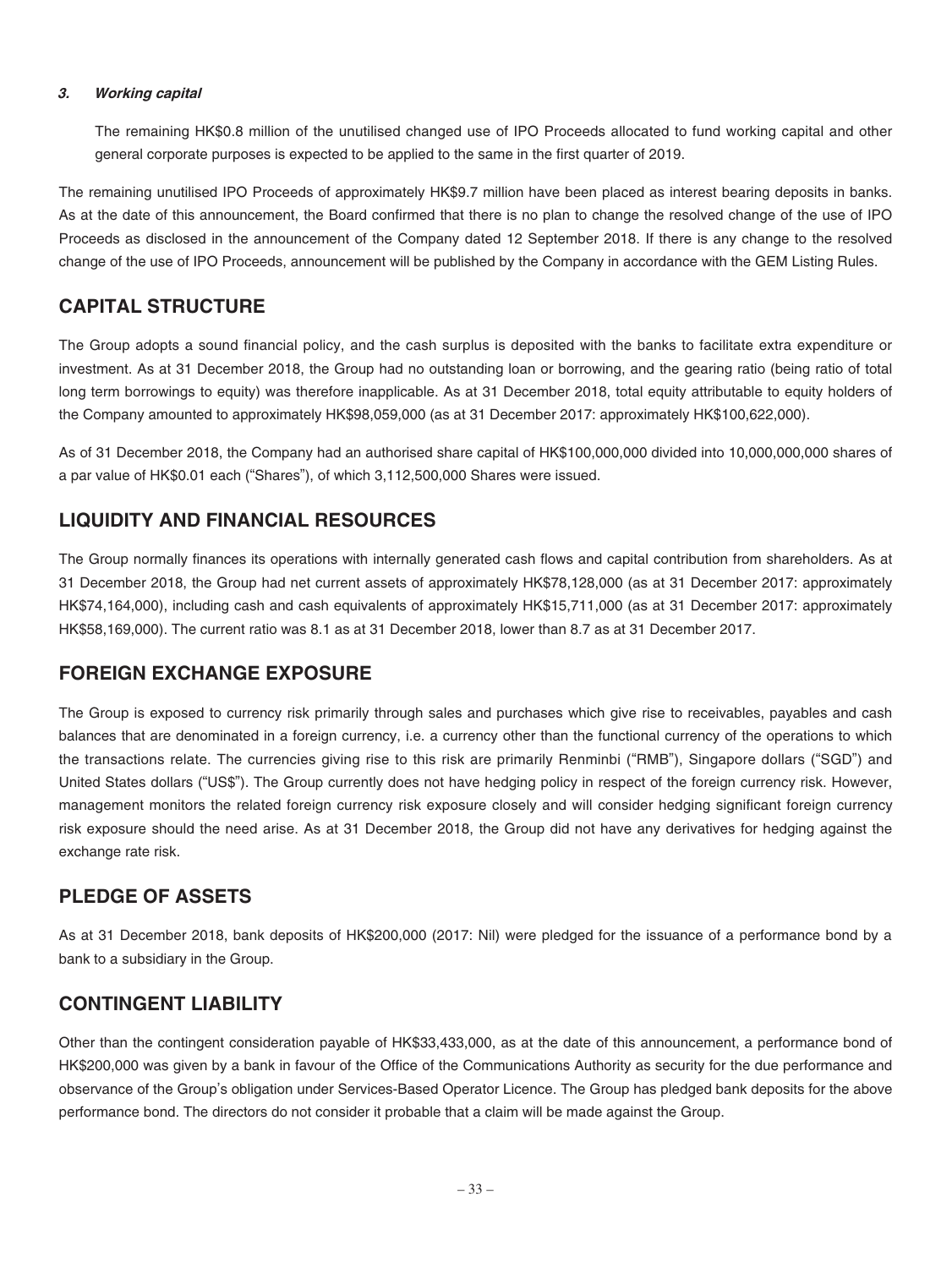# **MATERIAL ACQUISITION, DISPOSAL OR SIGNIFICANT INVESTMENT**

The Group did not have any material acquisition, disposal of subsidiaries or affiliated companies or significant investment during the year under review.

Save for the above, the Group did not have any material acquisition, disposals of subsidiaries or affiliated companies or significant investment during the year under review.

# **CAPITAL COMMITMENTS**

As at 31 December 2018, the Group had commitments contracted for but not provided in the consolidated financial statements in respect of injection of share capital in a subsidiary and the purchase of softwares and hadrwares amounting to approximately HK\$1,141,000 (2017: approximately HK\$779,000).

# **STAFF AND REMUNERATION POLICY**

As at 31 December 2018, the Group had 23 employees (2017: 18 employees). Among them, 11 employees worked in Hong Kong, 11 employees worked in the PRC and 1 employee worked in Singapore. Remuneration is determined with reference to market terms and the performance, qualification and experience of individual employee. Year-end bonus based on individual performance will be paid to employees as recognition of and reward for their contributions. The Group also offers various staff welfare, including medical insurance, share option scheme, housing fund and social insurance. It believes that employees are the most valuable assets of the Group.

# **DIVIDENDS**

The Board does not recommend the payment of a final dividend for the year ended 31 December 2018 (2017: Nil).

# **CLOSURE OF REGISTER OF MEMBERS**

The register of members will be closed from Monday, 6 May 2019 to Thursday, 9 May 2019, both days inclusive. In order to ascertain the members' entitlement to the attendance of the forthcoming annual general meeting of the Company, all share transfers documents accompanied by the relevant share certificates must be lodged with the Company's branch share registrar and transfer office in Hong Kong, namely Tricor Investor Services Limited at Level 22, Hopewell Centre, 183 Queen's Road East, Hong Kong not later than 4:30 p.m. on Friday, 3 May 2019.

# **DIRECTORS' RIGHT TO ACQUIRE SHARES OR DEBENTURES**

Save as disclosed in this announcement, during the year ended 31 December 2018 there was no rights to acquire benefits by means of the acquisition of shares in or debentures of the Company or of any other body corporate granted to any Directors or their respective spouse or children under 18 years of age, or were any such rights exercised by them; or was the Company, its holding company or any of its subsidiaries a party to any arrangements to enable the Directors, their respective spouse or children under 18 years of age to acquire such rights in the Company or any other body corporate.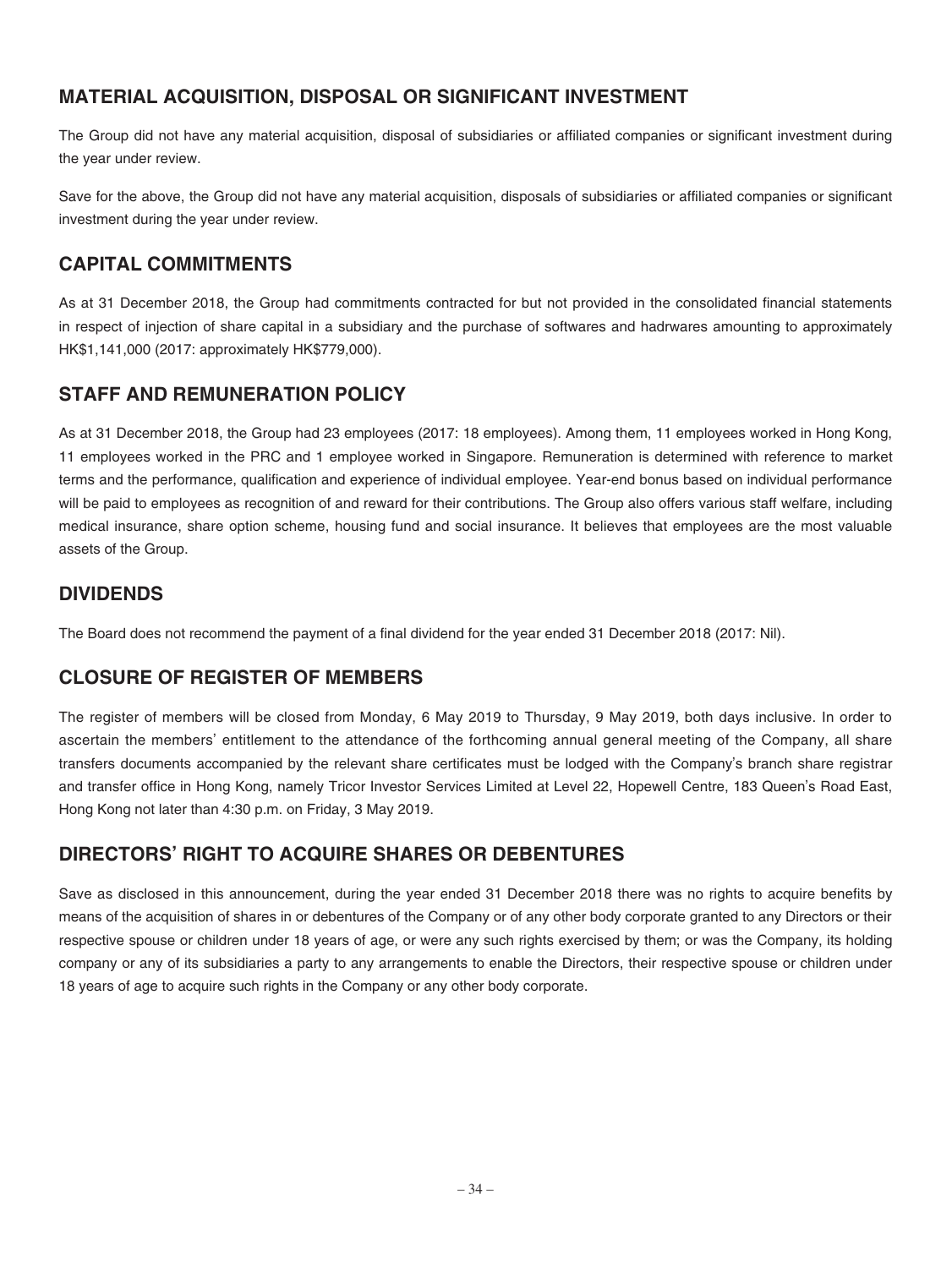# **SHARE OPTION SCHEME**

The Company has conditionally adopted a new share option scheme (the "Share Option Scheme") in the annual general meeting held on 11 May 2016, for the purpose of providing incentives or rewards to eligible participants (including employees, executives or officers, directors including executive directors, non-executive directors and independent non-executive directors, advisers, consultants, suppliers, customers and agents of the Company or any of its subsidiaries) for their contribution to the long term growth of the Group and to enable the Company to attract and retain high caliber employees. Unless otherwise cancelled or amended, the Share Option Scheme will remain in force for 10 years from 11 May 2016.

The maximum number of shares which may be issued upon exercise of all options granted and to be granted under the Share Option Scheme is 311,250,000 shares, representing 10% of the shares of the Company in issue as at 31 December 2018 The maximum number of shares issuable under share options granted to each eligible participant in the Share Option Scheme (including both exercised and outstanding options) within any 12-month period is limited to 1% of the shares of the Company in issue. Any grant or further grant of share options in excess of this limit is subject to shareholders' approval in a general meeting. A grant of share options under the Share Option Scheme to a director, chief executive or substantial shareholder of the Company, or to any of their associates, is subject to approval in advance by the independent non-executive directors (excluding any independent nonexecutive director who is the grantee of the Option). In addition, any share options granted to a substantial shareholder or an independent non-executive director of the Company, or to any of their associates, which would result in the shares issued and to be issued, upon exercise of all options already granted and to be granted (including options exercised, cancelled and outstanding), to such person in the 12-month period up to and including the date of the grant in excess of 0.1% of the shares of the Company in issue and with an aggregate value (based on the closing price of the Company's shares at the date of grant) in excess of HK\$5 million, are subject to shareholders' approval in advance in a general meeting.

The offer of a grant of share options may be accepted within 21 days from the date of offer upon payment of a nominal consideration of HK\$1 in total by the grantee. The exercise period of the share options granted is determined by the directors, save that such a period shall not be more than 10 years from the date of offer of the share options and subject to the provisions for early termination as set out in the Share Option Scheme. There is no requirement of a minimum period for which an option must be held before it can be exercised.

The exercise price of the share options shall be not less than the highest of (i) the Stock Exchange closing price of the Company's shares on the date of offer of the share options; (ii) the average Stock Exchange closing price of the Company's shares for the five trading days immediately preceding the date of offer; and (iii) the nominal value of a share of the Company on the date of offer.

The Company did not grant or cancel any options under the Share Option Scheme any time during the year, and as at 31 December 2018 there was no outstanding share option under the Share Option Scheme.

# **COMPLIANCE WITH THE CORPORATE GOVERNANCE CODE**

The Company has committed to maintaining high standards of corporate governance to protect the interests of the shareholders of the Company. During the year ended 31 December 2018 the Company has complied with the code provisions as set out in the Corporate Governance Code and Corporate Governance Report (the "CG Code") contained in Appendix 15 to the GEM Listing Rules.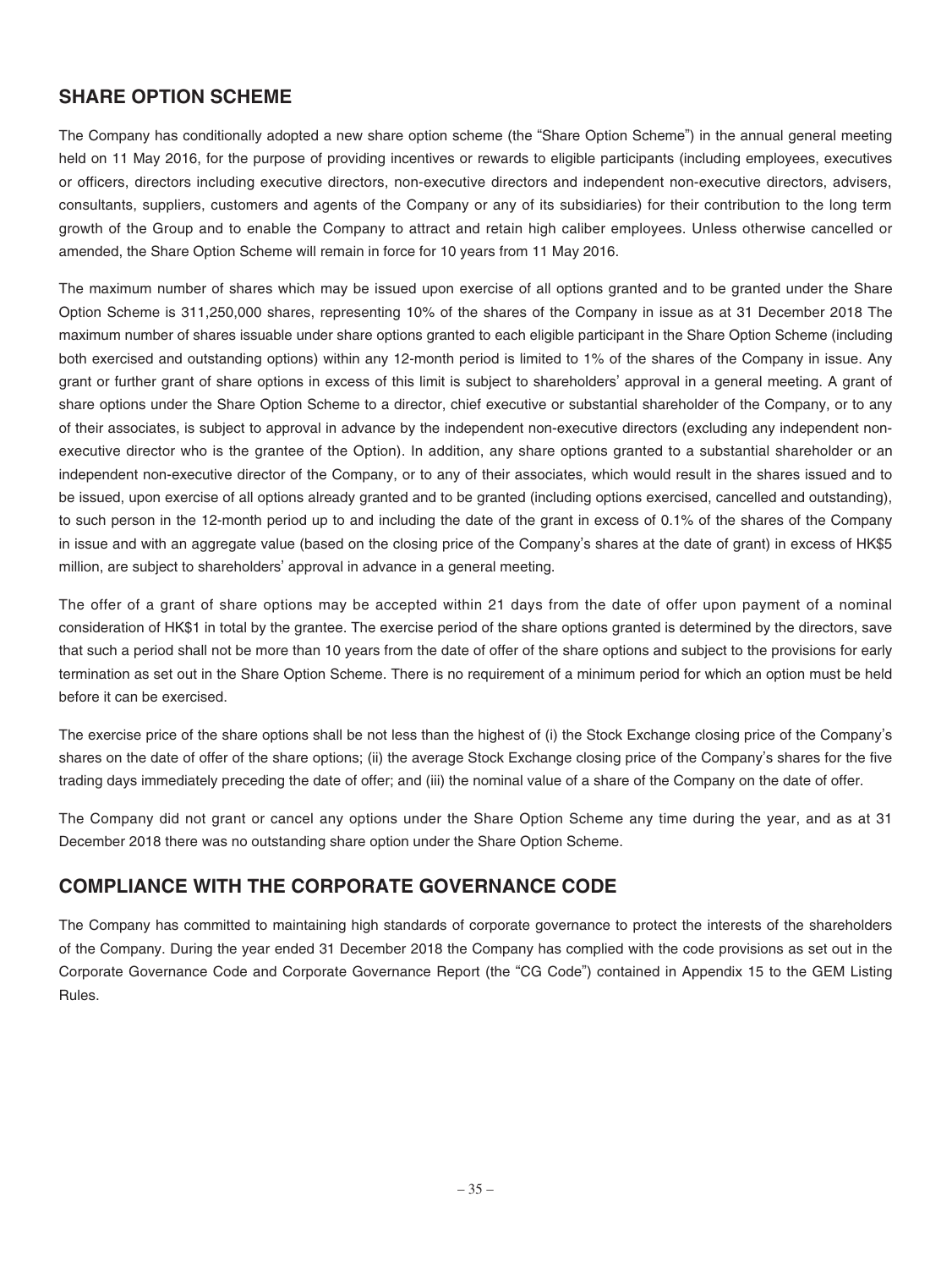# **CODE OF CONDUCT REGARDING SECURITIES TRANSACTIONS BY DIRECTORS**

The Company has adopted the required standard of dealings as set out in Rules 5.48 to 5.67 of the GEM Listing Rules as the code of conduct regarding securities transactions by directors in securities of the Company. Having made specific enquiry of all Directors, the Directors have confirmed that they have complied with the required standard of dealings as set out in the adopted code of conduct regarding securities transactions by directors.

# **PURCHASE, SALE OR REDEMPTION OF THE COMPANY'S SHARES**

During the year ended 31 December 2018 neither the Company nor any of its subsidiaries has purchased, sold or redeemed any share of the Company.

# **COMPETING INTERESTS**

During the year ended 31 December 2018, save as disclosed below, none of the Directors or controlling shareholders of the Company nor their respective associates is considered to have interests in a business that competes or is likely to compete, either directly or indirectly, with the businesses of the Group other than those businesses where the Directors have been appointed or were appointed as directors to represent the interests of the Company and/or the Group.

Directel Limited, a company incorporated in the Cayman Islands, is held as to 50% and 50% by Mr. Li Kin Shing, a non-executive Director, the chairman of the Company, a controlling shareholder and a substantial shareholder of the Company, and Ms. Kwok King Wa, a controlling shareholder and a substantial shareholder of the Company and the spouse of Mr. Li Kin Shing, respectively. According to the GEM Listing Rules, Directel Limited is an associate of Mr. Li Kin Shing and Ms. Kwok King Wa.

Directel Limited is the legal and beneficial owner of the RF-SIM intellectual property rights in Hong Kong and Macau. Further, Directel Limited is the licensee of the operation rights of RF-SIM in markets other than the PRC in addition to its owned RF-SIM intellectual property rights in Hong Kong and Macau and it has the right to grant licences of the operation rights of RF-SIM intellectual property rights to others in markets other than the PRC. There is a risk that such services provided by Directel Limited may compete with the services provided by the Group as Directel Limited is expected to grant licences of the operation rights of RF-SIM intellectual property rights in other regions in the future.

Prior to 29 November 2018, Sunward Telecom Limited ("Sunward Telecom") and its wholly-owned subsidiaries (collectively, the "Sunward Group") were wholly-owned by International Elite Ltd., a company incorporated in the Cayman Islands and a listed company on the Main Board of the Stock Exchange (Stock Code: 1328), in which Mr. Li Kin Shing and Ms. Kwok King Wa were its controlling shareholders. Since 29 November 2018, the Sunward Group had been directly wholly-owned by Mr. Li Kin Shing. According to the GEM Listing Rules, the Sunward Group were the associates of Mr. Li Kin Shing and Ms. Kwok King Wa for the year ended 31 December 2018. The Sunward Group, as a whole, is principally engaged in (i) the research and development, production and sales of RF-SIM products; (ii) licensing of the RF-SIM operations rights in markets other than Hong Kong and Macau, and (iii) research and development and technology transfer of CA-SIM application rights to customers.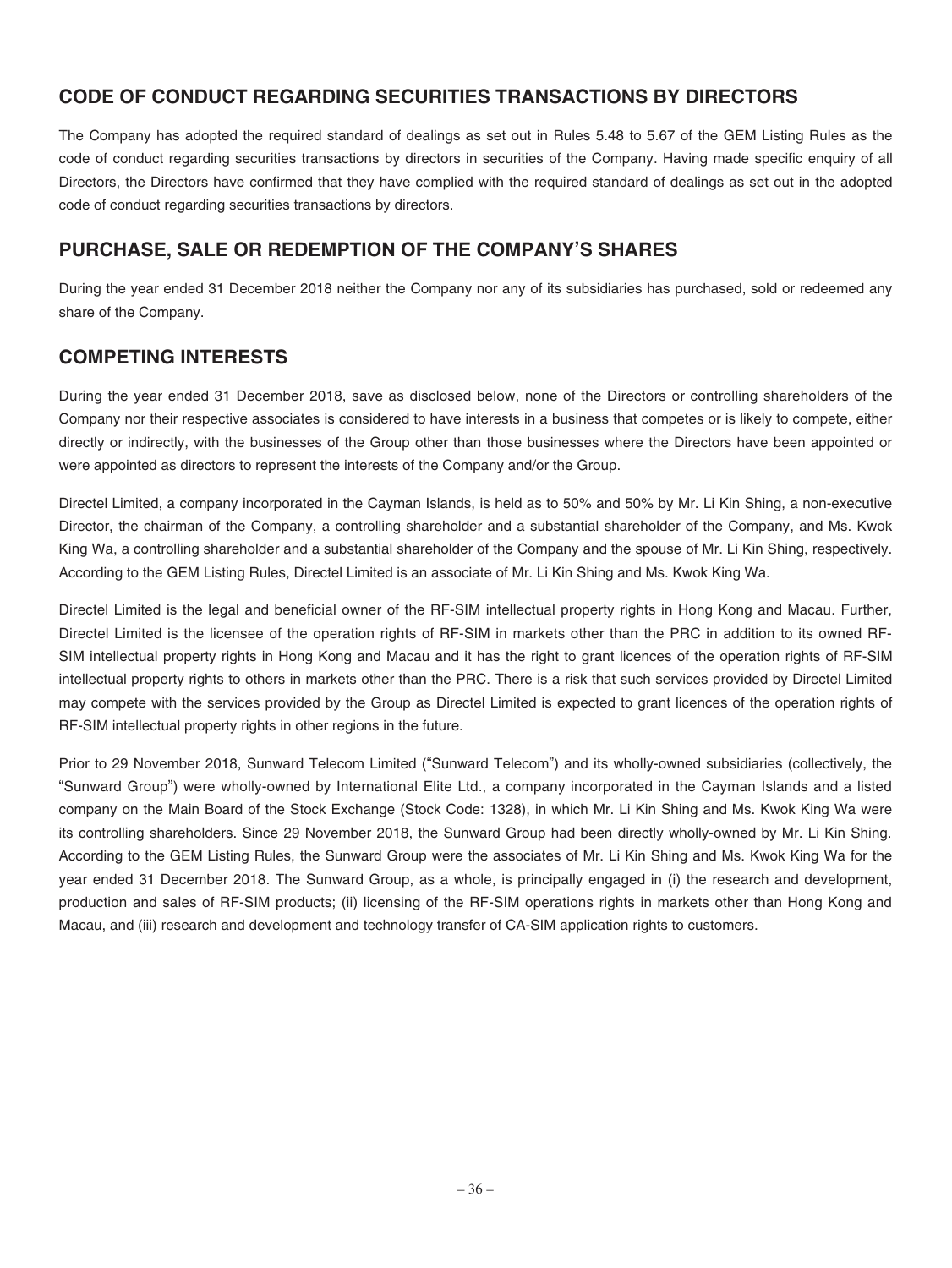The Directors confirm that as China-Hongkong Telecom Limited, a wholly-owned subsidiary of the Company, has obtained the exclusive licence of the operation rights of RF-SIM intellectual property rights in Hong Kong and Macau and since the services provided by the Group are mainly in Hong Kong and Macau, there will be no direct competition between the services provided by Directel Limited, which are in territories other than the PRC, Hong Kong and Macau. There will also be no direct competition between the services provided by the Sunward Group, which its strategy is to concentrate on the application of the RF-SIM intellectual property rights in the PRC. Nevertheless, Mr. Li Kin Shing, Ms. Kwok King Wa and Directel Limited (as Covenantors) executed a deed of non-competition undertaking in favour of the Company on 24 May 2010 pursuant to which the Covenantors have undertaken to the Company inter alia, that (i) the Covenantors shall not, directly or indirectly, engage in, invest in, participate in, or attempt to participate in, whether on his/her/its own account or with each other or in conjunction with or on behalf of any person or company, any business which will or may compete with the RF-SIM business of the Group in Hong Kong and Macau; and (ii) in the event the Covenantors or their associates were given any business opportunities that is or may involve in direct or indirect competition with the business of the Group, the Covenantors shall assist the Company in obtaining such business opportunities in the terms being offered to the Covenantors, or more favourable terms being acceptable to the Company.

# **SCOPE OF WORK OF AUDITOR**

The financial figures in respect of the Group's consolidated statement of financial position, consolidated statement of profit or loss and other comprehensive income, consolidated statement of changes in equity and the related notes thereto for the year ended 31 December 2018 as set out in the preliminary announcement have been compared by the Group's auditor, KPMG, Certified Public Accountants, to the amounts set out in the Group's draft consolidated financial statements for the year and the amounts were found to be in agreement. The work performed by KPMG in this respect did not constitute an audit, review or other assurance engagement in accordance with Hong Kong Standards on Auditing, Hong Kong Standards on Review Engagements or Hong Kong Standards on Assurance Engagements issued by the Hong Kong Institute of Certified Public Accountants and consequently no assurance has been expressed by the auditor.

# **AUDIT COMMITTEE**

The Company has established an audit committee ("Audit Committee") on 20 May 2010 with written terms of reference in compliance with the GEM Listing Rules. The Terms of Reference of the Audit Committee were revised and adopted by the Board on 29 March 2016. For details, please refer to the Terms of Reference of the Audit Committee published on the Company's website and the Stock Exchange website on 31 March 2016. The Audit Committee consists of the three independent non-executive Directors, namely, Ms. Lee Man Yee, Maggie, Mr. Chen Xue Dao and Mr. Liu Kejun. Ms. Lee Man Yee, Maggie is the chairman of the Audit Committee.

The primary duties of the Audit Committee are to review the Company's annual report and consolidated financial statements, halfyearly report and quarterly reports and to provide advice and comment thereon to the Board. The Audit Committee (on behalf of the Board) oversees management in the design, implementation and monitoring of the financial reporting, risk management and internal control systems and the management has provided a confirmation to the Audit Committee (and the Board) on the effectiveness of these systems for the year ended 31 December 2018. The Company has conducted review of its risk management and internal control systems periodically and has convened meeting periodically to discuss the financial, operational and risk management control. The Audit Committee is of the view that the risk management and internal control system implemented by the Group during the period under review had been valid and adequate.